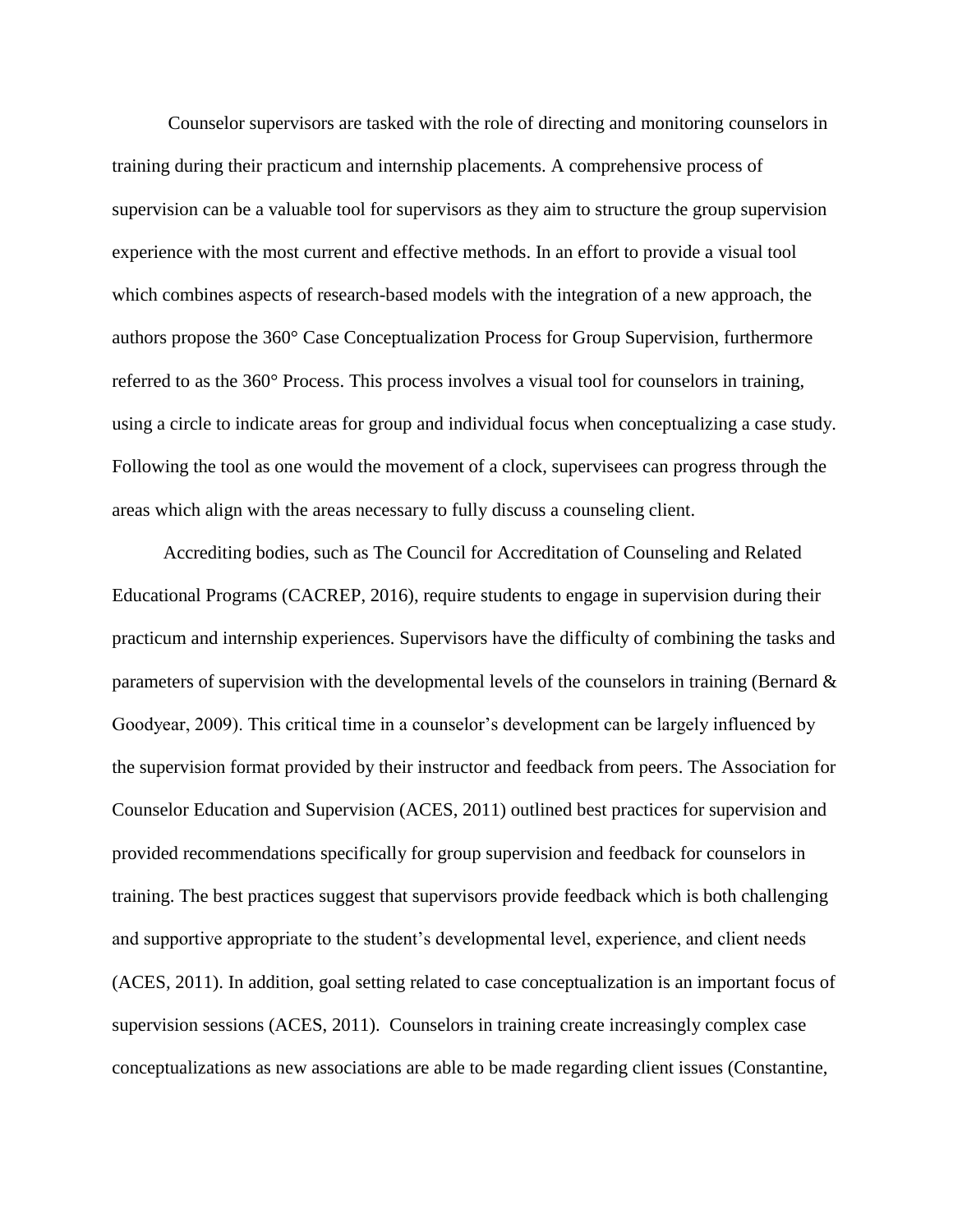2001). The use of a visual tool which includes multiple areas for conceptualization process, while challenging supervisees of various developmental levels during practicum and internship experiences may increase student awareness of the many facets of case conceptualization.

## **Developmental Needs of Master's Level Counselors in Training**

 An important part of a counselor's training and supervision occurs during their practicum and internship placements. Field experiences provide opportunities to work with a variety of clients, develop understanding of clients, and create treatment plans. Part of this progression of learning involves the processing of feedback, which may be affected depending on how a student receives and understands the provided information (Stoltenberg & McNeill, 2010). Feedback should be accurate, well-thought out, and relevant. Nevertheless, learning and growth are not always linear--counselor trainees may be functioning at different levels of development and require different types of feedback. Incorporating a growth mindset within supervision sessions may help counselors in training embrace learning as opportunities for growth; rather than demonstrations of a grand performance. Teaching mindsets to counselors in training may provide a framework which allows supervisees to more positively approach goals within supervision. Dweck (2006) created the fixed versus growth mindset philosophy within the field of psychology ten years ago, but the concepts are relevant today and in a wide array of areas. In addition, theoretical models such as the Integrated Developmental Model (IDM; Stoltenberg and McNeill, 2010) help counselor educators and supervisors understand the different needs of counselors in training at different times throughout their training and how feedback may change throughout their development.

**Mindsets.** It is important to understand the difference between fixed and growth mindsets in order to create a productive supervision environment. A fixed mindset follows the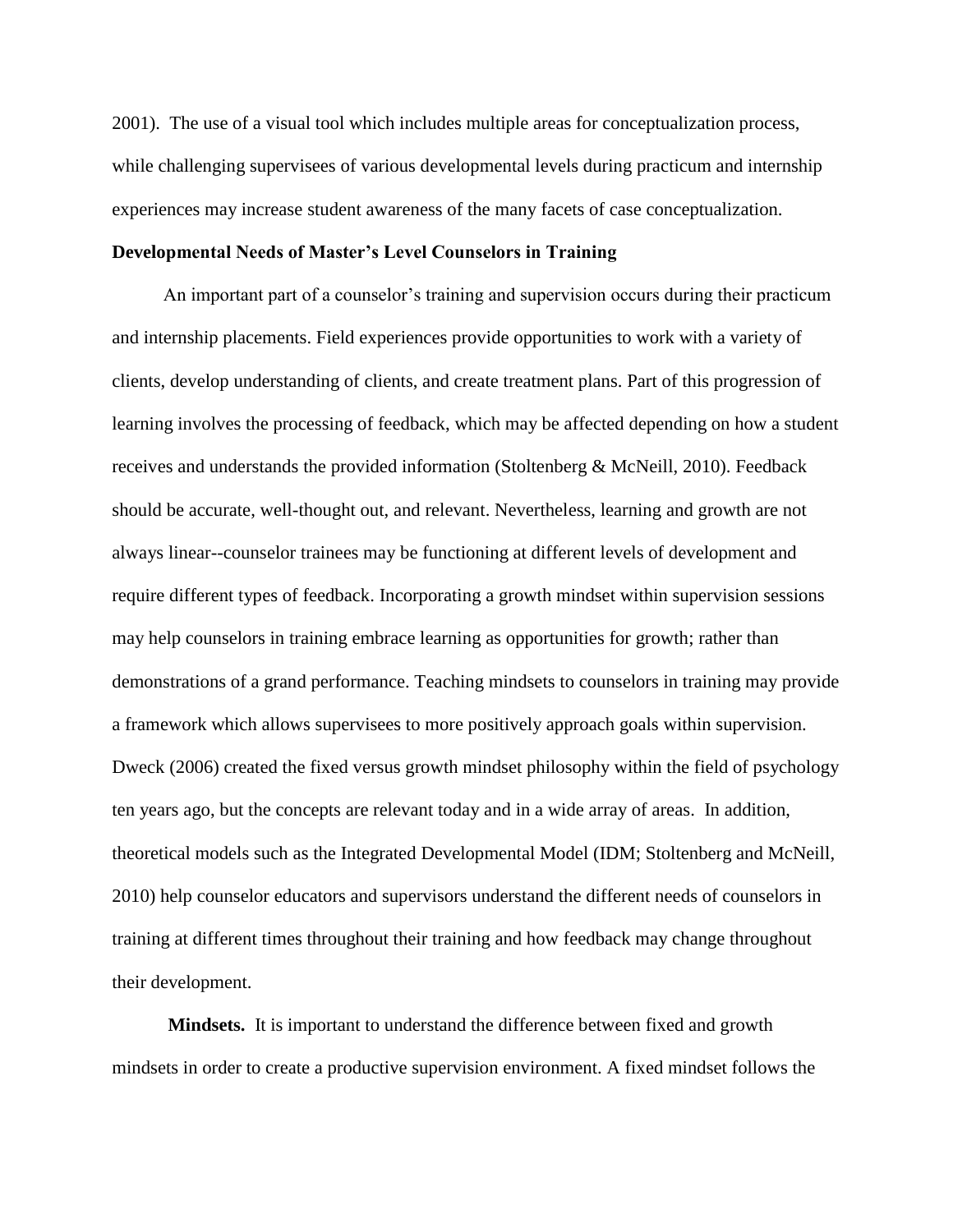premise that intelligence is static and cannot be changed (Dweck, 2006). There is a desire to appear smart and make few mistakes, therefore, not encouraging risk taking, giving up easily when encountering obstacles, ignoring feedback, and feeling threatened by others' success. Conversely, a growth mindset follows the belief that intelligence can be developed (Dweck, 2006). The focus involves learning and embracing challenges as opportunities, persisting in the face of obstacles, growing from criticism, and being inspired by others' success. The goal of incorporating a growth mindset philosophy is to help learners thrive on challenges and respond positively to setbacks (Dweck, 2015). Dweck stresses the importance of all individuals incorporating a mixture of both a fixed and growth mindset, but believes one can work on recognizing the aspects of their own fixed mindsets in order to grow as counselors. A focus on cultivating a growth mindset within practicum and internship experiences may alleviate anxiety which is recognized in Level 1 supervisees. Much of Dweck's work has focused on use within K-12 education, but she has commented the philosophy can be applied to students of all ages (Dweck, 2006). This lack of research in the graduate level and the fusion of the growth mindset with the IDM has yet to be supported.

**Integrated Developmental Model.** When considering self and other- awareness, counselors in training move from a self-focus and limited self-awareness level, to an increase in acceptance and awareness of their strengths and weaknesses (as well as those of the client) (Stoltenberg & McNeill, 2010). The counselor in training also moves from a level of greater dependence on the supervisor to more of a conditional dependence with higher levels of autonomy as they develop confidence (Stoltenberg & McNeill, 2010). The supervision environment created by the supervisor, who has an awareness and understanding of these levels,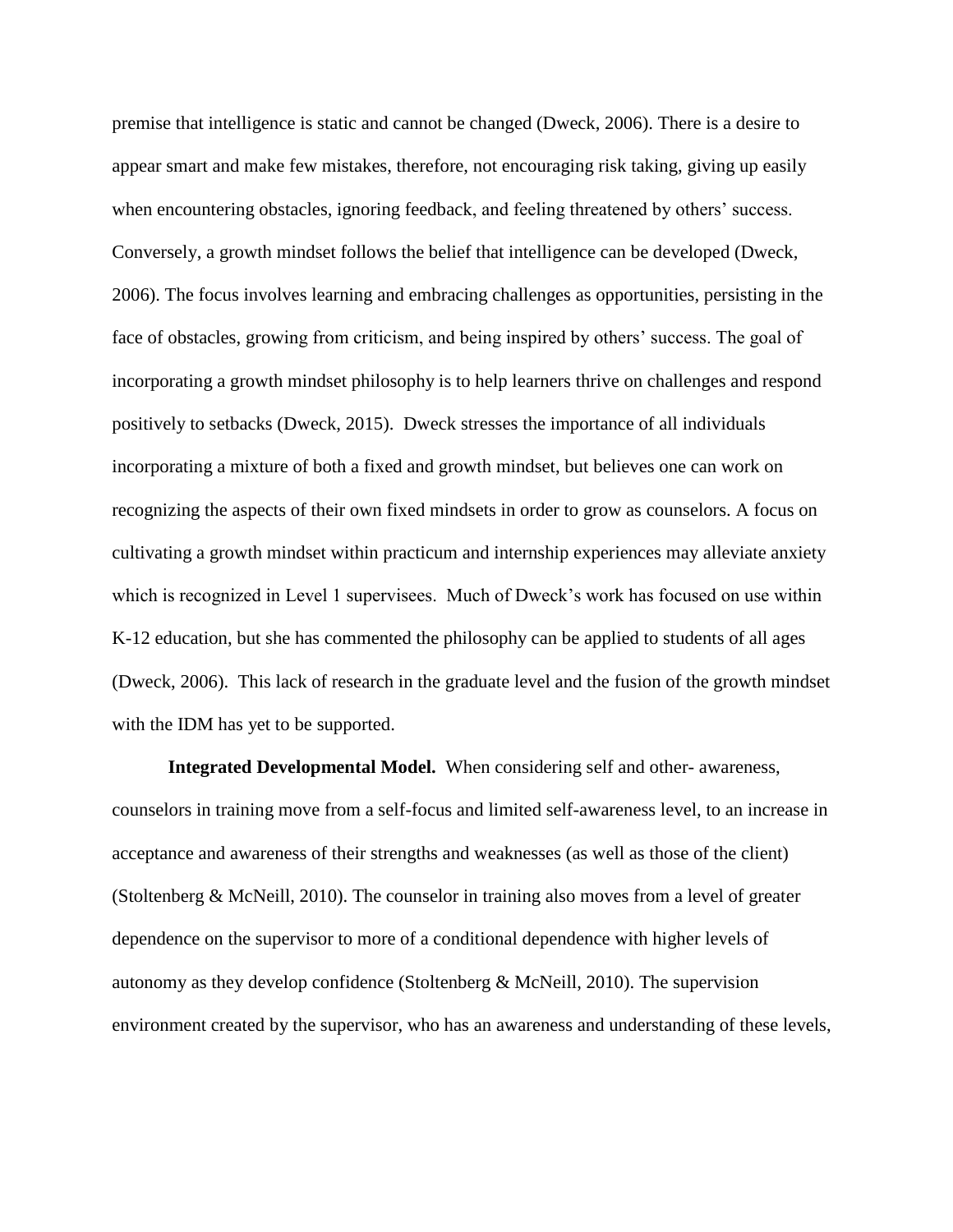can help facilitate confidence in their supervisees by providing the appropriate structure necessary at each point in student development.

 The IDM utilizes eight domains in examining counselor trainees' skills and supervision needs. These are *intervention skills competence, assessment techniques, interpersonal assessment, client conceptualization, individual differences, theoretical orientation, treatment plans and goals,* and *professional ethics* (Stoltenberg & McNeill, 2010). Of these eight domains, *client conceptualization* identifies the differences in how counselors-in-training begin to conceptualize the client and their needs. For example, a beginning counselor (level 1) may overgeneralize client issues based on a very specific aspect of the client's history or assessment data without fully integrating all of the client's information. Whereas, a more advanced counselor (level 3), instead looks for patterns of characteristics which are relevant and examines how various interventions may fit with the client needs and values. Level 3 counselors look at how different variables influence the client as a whole person. Developmental differences in how counselors conceptualize the client impact the feedback needed from a supervisor and their peers during group supervision.

The IDM stresses the idea that counselors-in-training will function at different levels at different periods of time during their coursework (Stoltenberg & McNeill, 2010). Level 1 supervisees are new to the field and thus exhibit less knowledge and awareness regarding theoretical perspective, diagnosis, and intervention techniques. Supervisees in this developmental level may be confused and anxious, focusing on their own insecurities rather than client needs. They depend on the supervisor for direction and are highly motivated to learn.

As counselors in training develop, the IDM addresses their needs for growth through discussion of levels 2 and 3. Supervisees moving through these levels exhibit less dependence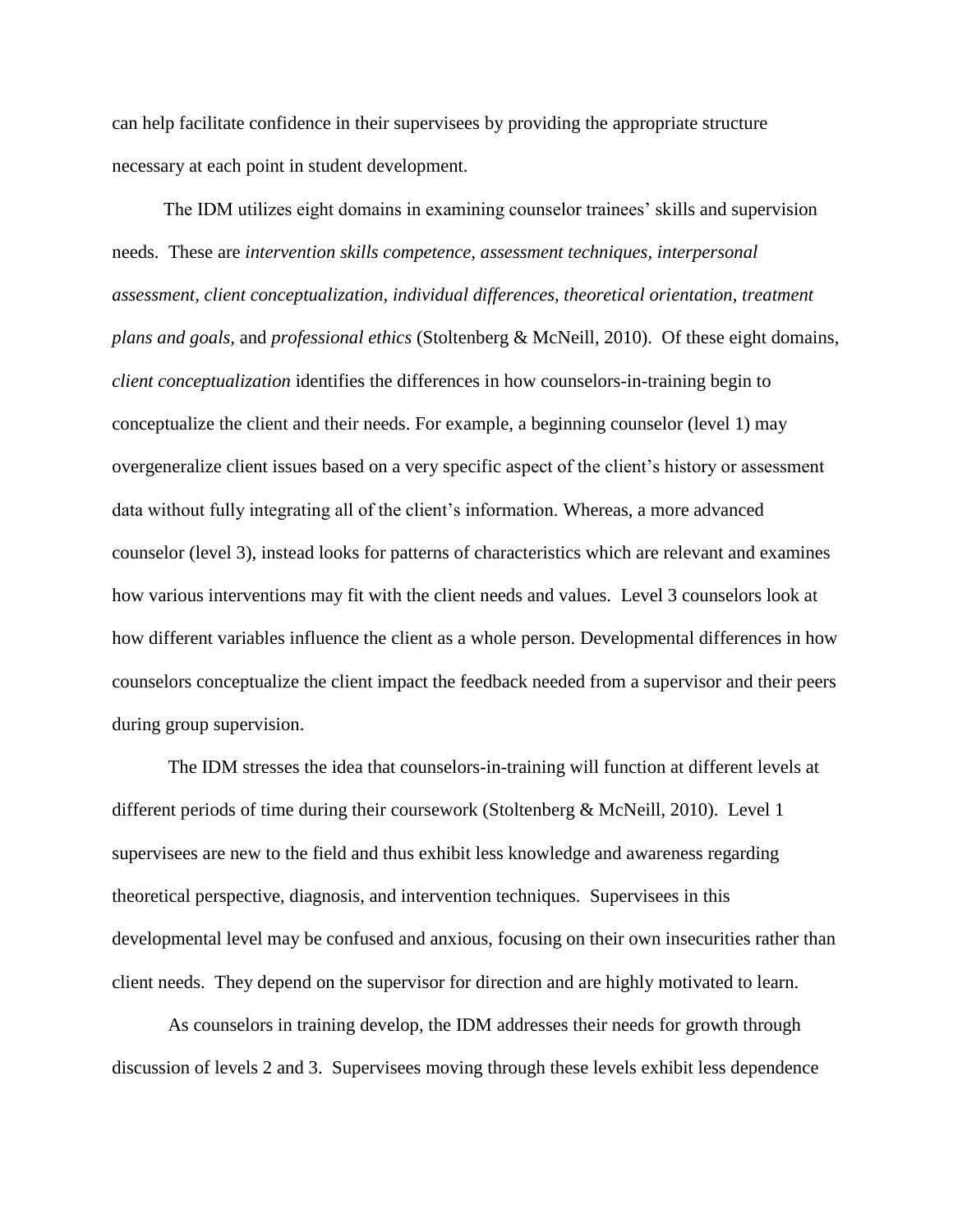on the supervisor for direction, are able to better understand the worldview of a client, notice nonverbal behaviors of clients, and increase their ability to be reflective (Stoltenberg & McNeill, 2010). Supporting the developmental needs of each supervisee, while challenging them to grow in their counseling practice, are basic foundations of good clinical supervision. This challenge and support can be demonstrated through the case conceptualization process.

The IDM provides a theoretical model which informs the proposed case conceptualization process. Developmentally, the process is appropriate for supervisees of varying developmental levels (e.g., level 1, level 2, or level 3; Stoltenberg & McNeill, 2010) due to the flexibility of the 360° Process. For example, according to the IDM, a level 1 student may benefit from initially focusing on relationship skills and simple interventions. As peers learn additional theories and strategies, these can be presented within the case conceptualization discussion. The structure of the 360° Process is provided in an easily read format, which can be a visual reference during the case conceptualization video and discussion. The provided structure of the 360° Process may reduce confusion about what to do, feelings of incompetence, and anxiety of the supervisees (Stoltenberg & McNeill, 2010). As a level 1 supervisee begins to develop into a level 2 supervisee, the dependence on the process may be reduced. The process continues to be helpful as a student progresses from level to level, the language and depth of each discussed area simply changes. Supervisors may increase focus in some areas in order to meet varying developmental needs of supervisees or course sections, and provide information to deepen student awareness of the various areas within the 360° Process in order to increase student case conceptualization skills.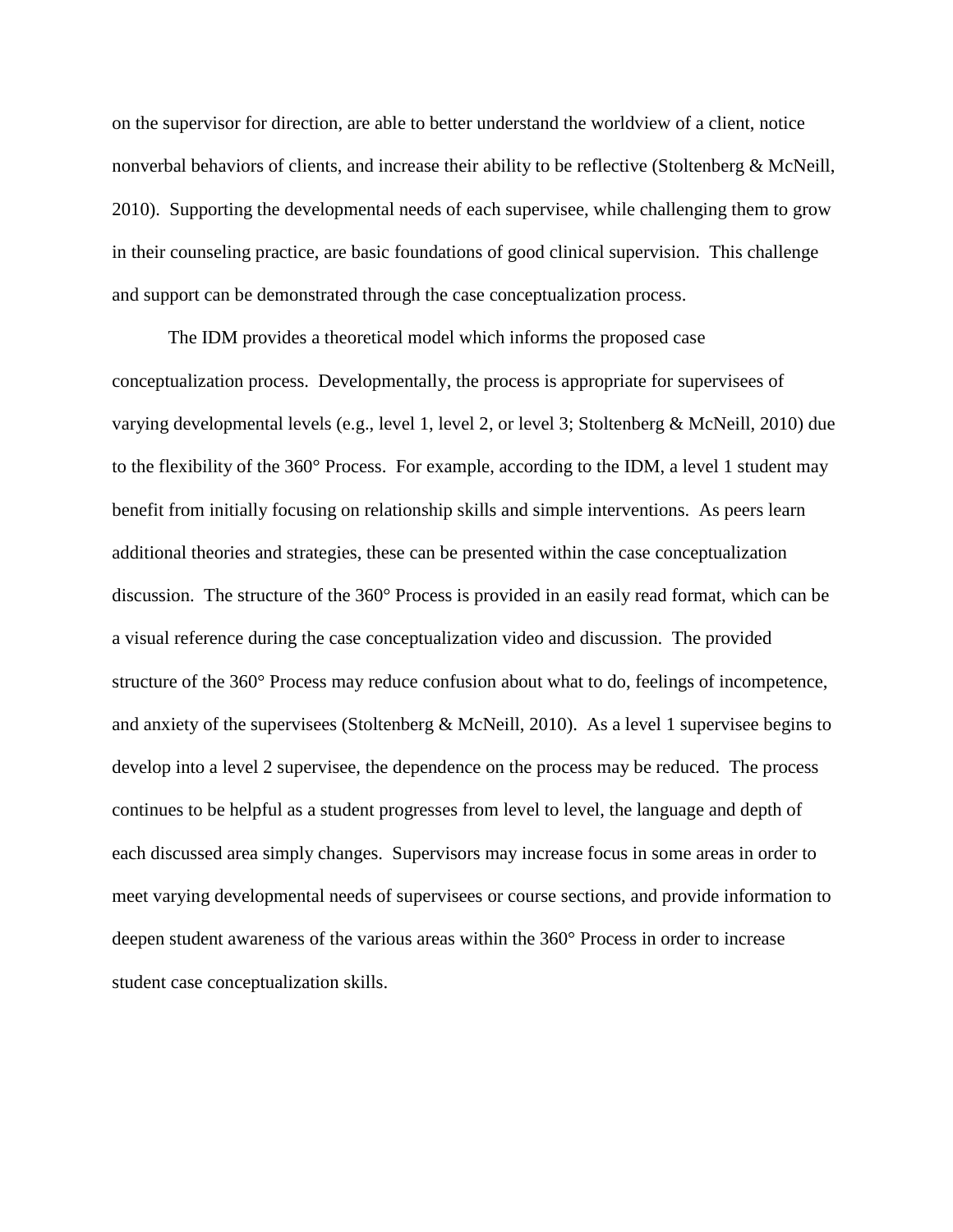## **Counseling Case Conceptualization**

 The utilization of a case conceptualization process has been reported as one of the most effective methods to understanding theoretical perspectives, but can also prove challenging for novice counselors. The process of case conceptualization requires higher levels of thinking (e.g., cognitive complexity; Welfare & Borders, 2010), including application, analysis, and evaluation (Murdock, 1991). Clients may present complex and varied issues novice counselors struggle to understand. Multiple perspectives from peers during the group supervision process can contribute to a new counselor's skill development and enhance their understanding of the client (Stoltenberg & McNeill, 2010), while increasing student desire to take future appropriate risks based on the encouragement of a growth mindset focus.

 The presentation of a case conceptualization can take many different formats within group supervision. Counselor educators and supervisors choose different approaches to meet the needs of their supervisees. There are many approaches, including (but not limited to): reflective teaming (Andersen, 1987), six thinking hats (de Bono, 2008), and the structured group supervision model (Wilbur, Roberts-Wilbur, Hart, Morris, & Betz, 1994). Reflective teaming is a process developed by Tom Anderson for marriage and family counselors more than two decades ago (Andersen, 1987). It has since gained popularity in other fields of counseling—specifically within supervision. Reflective teaming allows the supervisee to hear the team's thoughts and reactions to the client, as well as provides the supervisee an opportunity to present the initial conceptualization of the client. Chang (2010) reported reflective teaming had become a popular innovation within the counselor education and supervision field, but advises using this approach grounded in a clear theoretical foundation. As the approach has evolved, one of the critiques is the lack of consistency and consensus in how it is used (Chang, 2010). The approach has been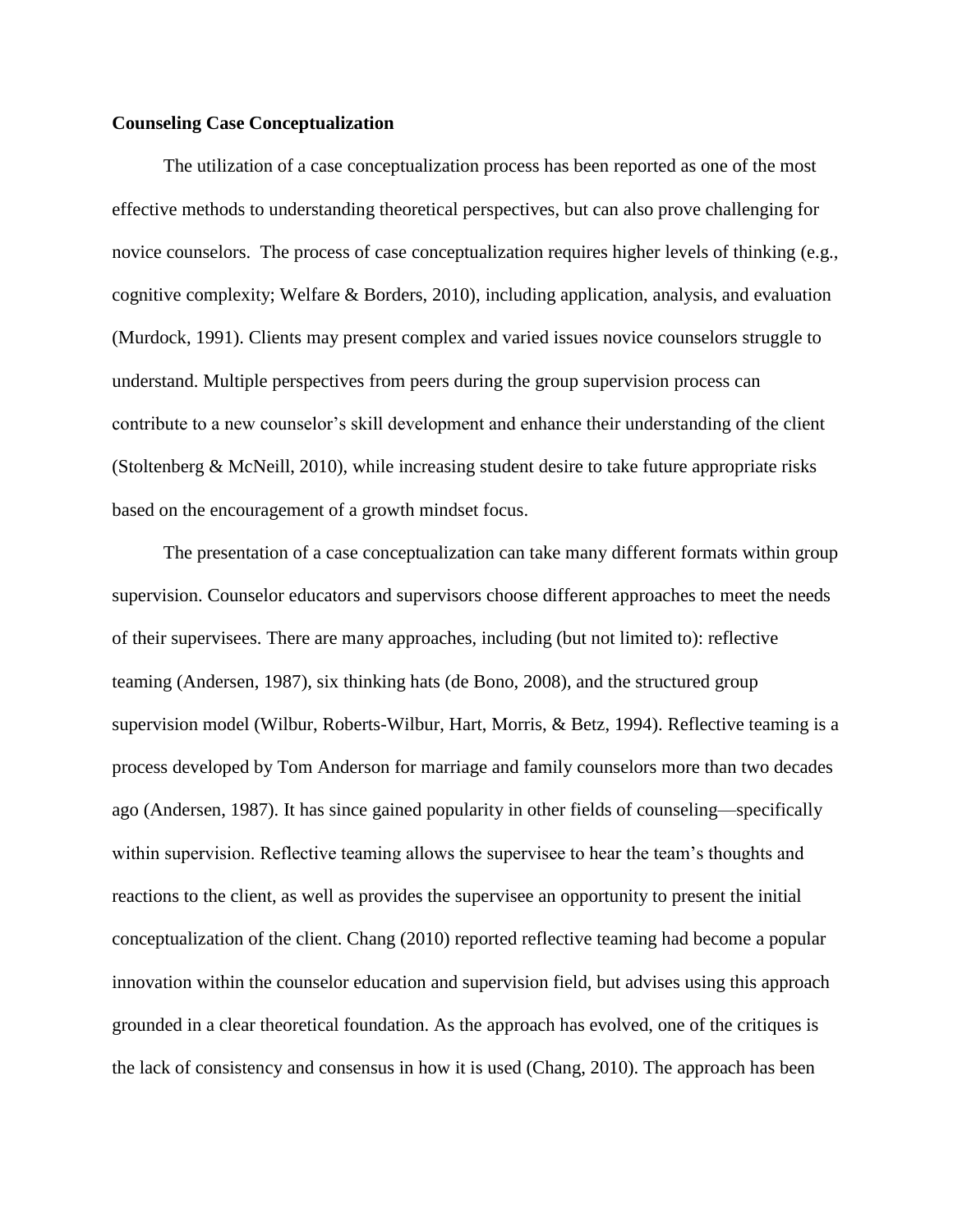criticized as becoming a technique rather than a process to advanced theoretical thinking; however, if the supervisor bases their use of reflective teaming within a theoretical framework, such as a solution focused or a strengths-based approach, they are more likely to use reflective teaming effectively (Chang, 2010). Another critique of reflective teaming within the counseling environment involves the lack of research regarding efficacy of the technique.

The Six Thinking Hats problem solving model has also been utilized in the group supervision process, and parallels de Bono's theoretical perspective of Parallel Thinking (Li, Eckstein, Serres, & Lin, 2008). As the name suggests, there are six different colored hats, which represent areas spanning data gathering, feelings and hunches, negative judgements, values and benefits, creativity, and future plans (Li et al., 2008). This can be presented as a visual tool, reminding counselors in training of the areas of focus; however, it was not originally developed for the group supervision process. Research has proposed an application for this model with counseling interns (Li, et al., 2008).

Finally, the Structured Group Supervision Model (Wilbur et al., 1994) incorporates five steps and a pause or break in discussion. These steps include: plea for help, question period, feedback or consultation, response statement, and optional discussion (Wilbur et al., 1994). While this model incorporates a structure, which Level 1 supervisees may appreciate, it is linear in nature and does not allow for open discussion throughout the process.

#### **The Need for a New Process**

 While there are a variety of models and processes related to conducting group supervision, the authors were unable to find a process which incorporates a growth mindset while considering the differing developmental levels specifically related to presenting case conceptualizations. Understanding each supervisor has a specific style for case conceptualization, this process allows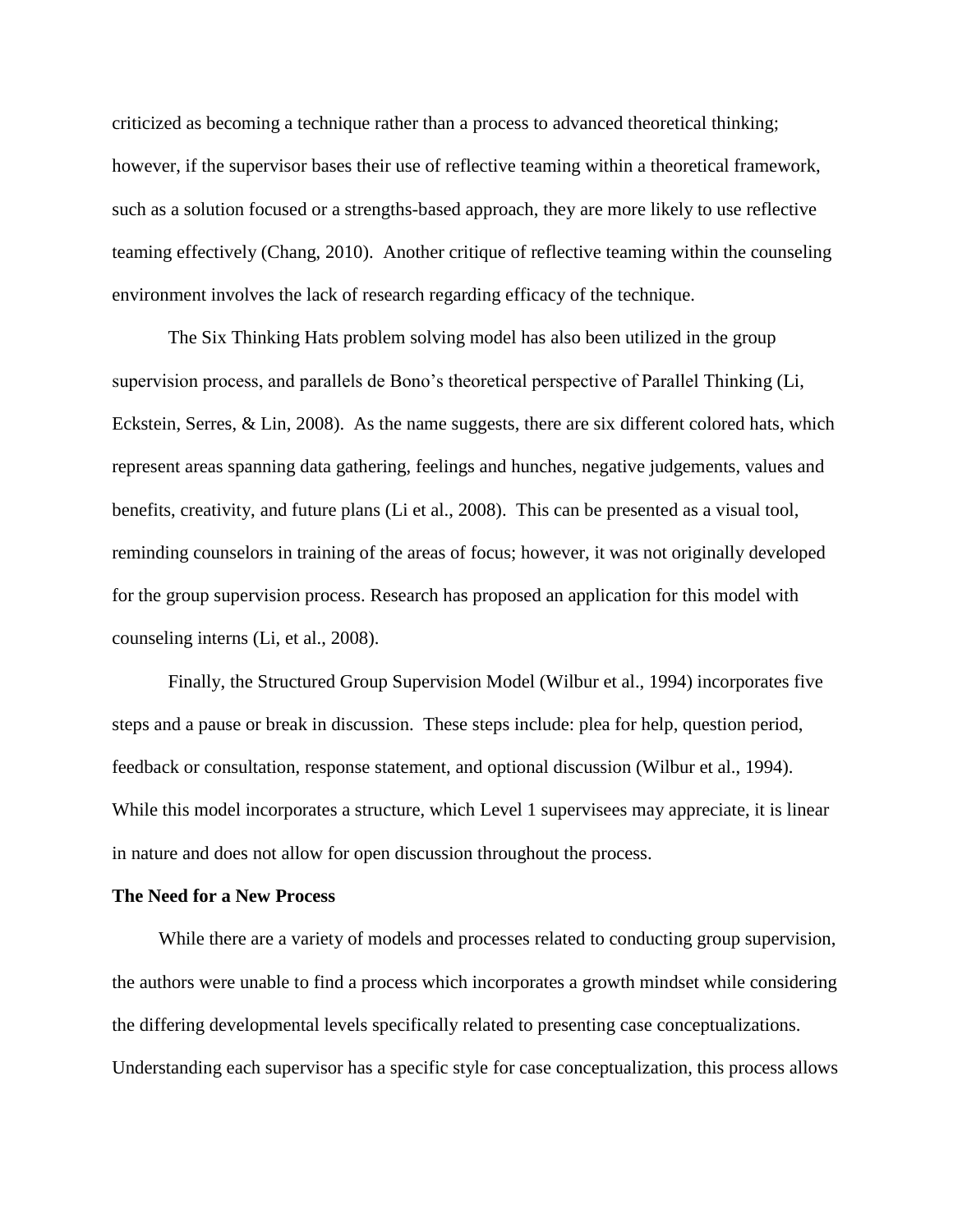for flexibility as to what areas may be included within certain discussion points while incorporating a strengths-based mindset philosophy. It also is adaptable for school, clinical mental health, or higher education foci.

 Supervising counselors in training may provide many challenges for counselor educators and supervisors. Meeting the needs of counselors in training who have differing theoretical orientations, levels of experience, cognitive styles, and cultures is not an easy task. Combining these factors with varied rates of development reflects the importance of developing a holistic process which allows for these varying needs and differences.

 Group supervision may lack the structure necessary to provide valuable and adequate feedback (Bernard & Goodyear, 2009). Group supervision may not be beneficial to individual supervisees if awareness of developmental levels is not noticed by the supervisor. The environment created by the supervisor lays the foundation for learning which occurs during group supervision sessions. Providing a process for counselors in training which builds on the strengths of each supervisee can contribute to higher levels of motivation and belief in the process. According to Stoltenberg and McNeill (2010), cognitive processing and motivation affect student learning. A process including these factors can better help counselors in training.

Supervisors who understand the necessity of structure during various developmental phases will be more likely to recognize where and when certain levels of support are necessary. When supervisees begin to present case conceptualizations, the supervisor can draw on the different aspects of this process to highlight strengths and help the student develop self-efficacy in their abilities.

This article provides a visual tool for utilization in a group supervision format for mental health and school counseling, Master's and doctoral training environments. Particularly for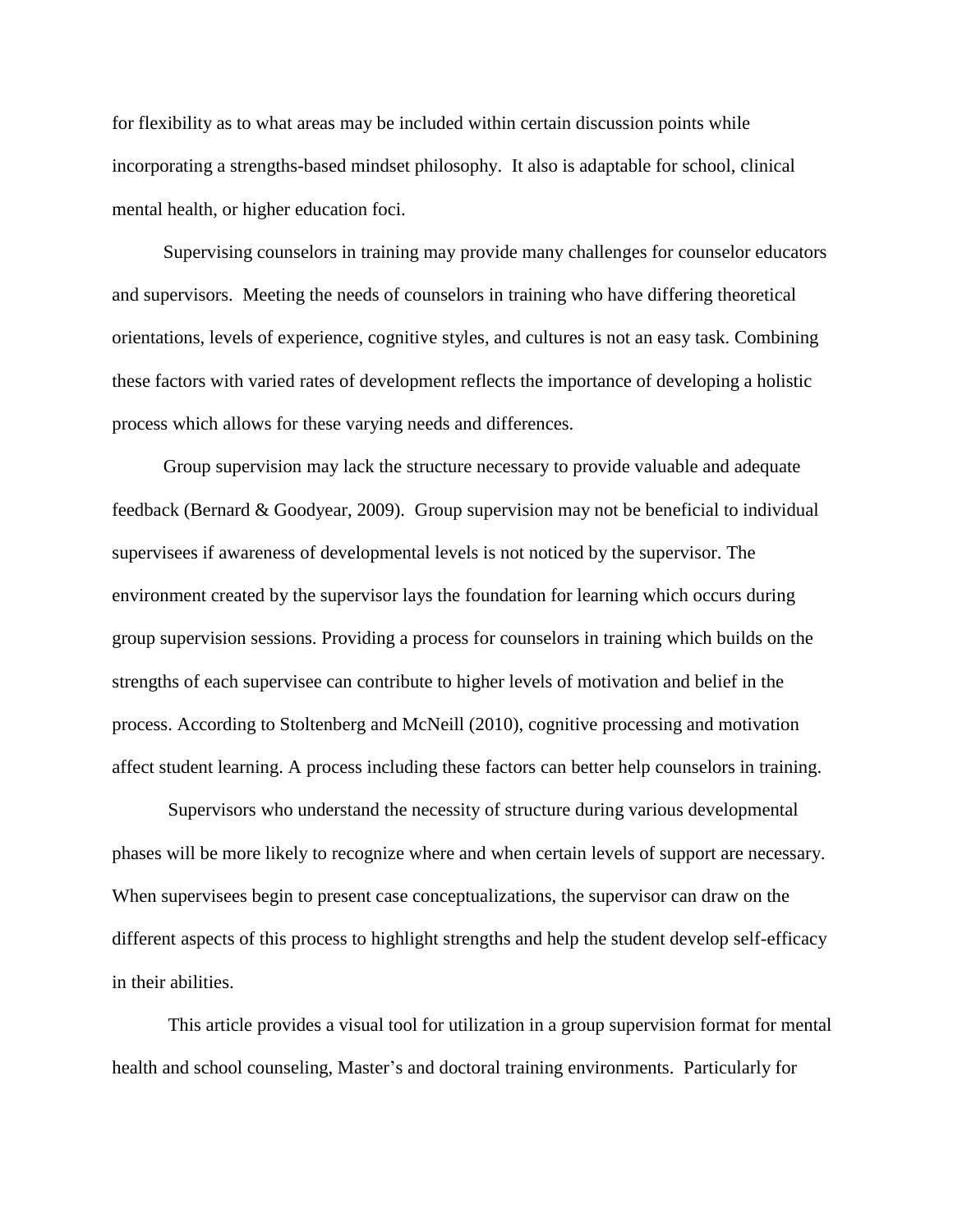those supervisees considered to be developmentally at level 1, according to the IDM, structure and direction are important aspects necessary for growth and development (Stoltenberg & McNeill, 2010). The developmental focus allows the process to continue to be effective across multiple levels of counselors, while the growth mindset component creates an opportunity to provide effective conceptualization and group feedback, while encouraging self-reflective practice throughout their educational and professional work. Goals and components of the 360° Process are supported by literature and research, and can be modified to grow with the developmental needs of each supervisee.

A gap exists in the area of group case conceptualization processes which encourage risktaking as a supported part of clinical supervision. The goals of this process include filling this gap with a flexible, adaptable tool which encourages reflective practice based on a current theoretical model of supervision (e.g., IDM), while incorporating the use of concepts we know to be effective in supervision while fostering the growth mindset. Therefore, the purpose of this tool is to bridge the gap by introducing a process which addresses current needs for case conceptualization in counseling supervision. We discuss this process and its components in the next section.

#### **Process Components & Implementation**

The 360° Process focuses on assisting developing counselors to become more equipped for client conceptualization once they enter the profession. Additionally, the incorporated techniques aim to create standards for practice throughout their careers. These techniques include: context, self-efficacy, reflective practice, multicultural awareness, integrating multiple perspectives, and balancing challenge and support. The contextual features of counseling, along with the viewed counselor response, create a dynamic interplay which should not remain ignored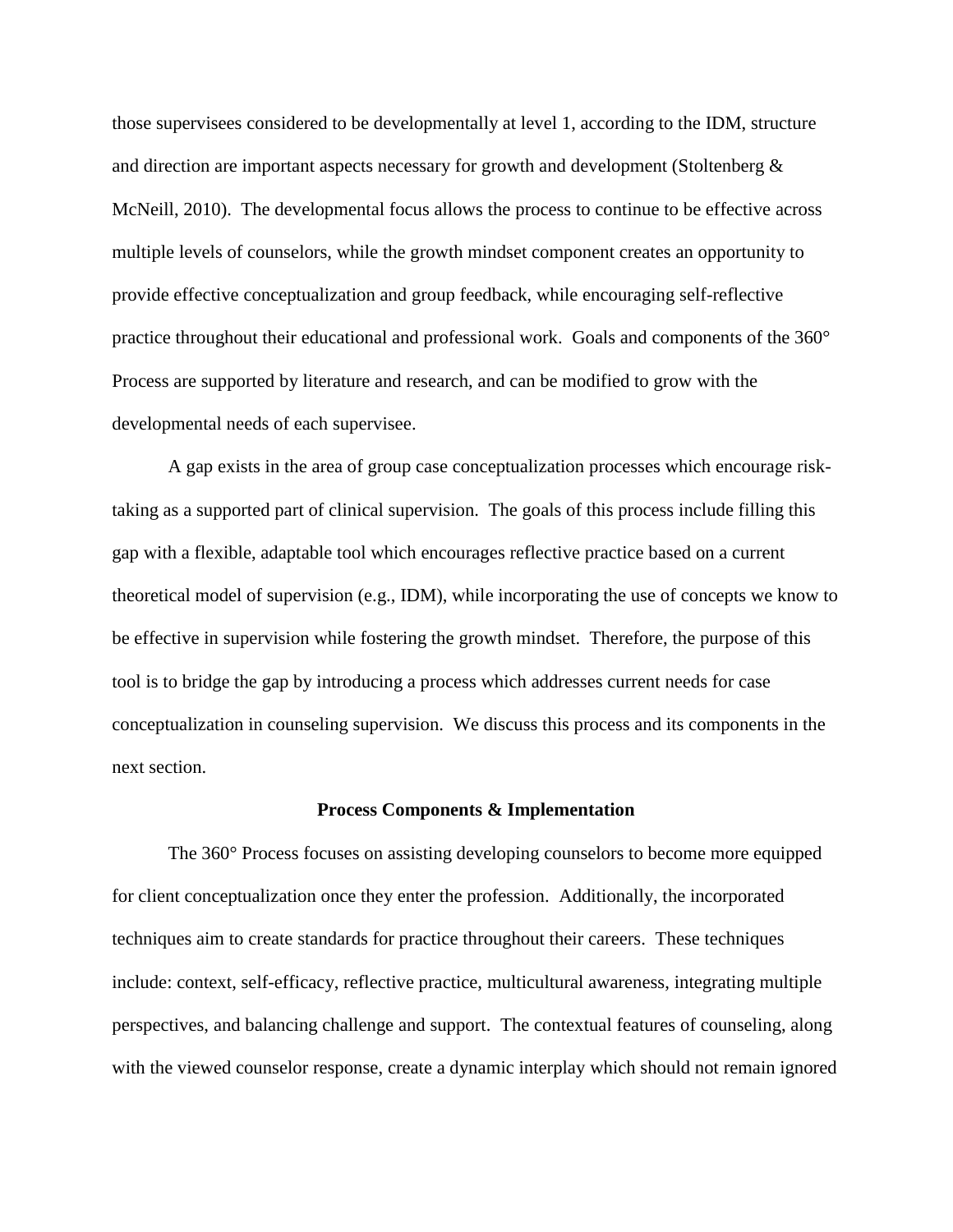(Brendel, Kolbert, & Foster, 2002). Through practice in a group supervision setting, accompanied by reiteration of the process in individual supervision, counselors in training will begin to look for the various represented aspects when working with clients in both practicum and internship settings. The hope of these authors is that this skill set will carry over into future professional practice, resulting in a more contextual view of each client served.

Prior to listening to or viewing a tape of a counselor-client interaction, supervisees should be made aware of each of the process components in order to focus more effectively on the session. Research has shown the importance of recognizing and attending to a client's strengths, development, existing supports, and multicultural aspects (Duncan, Miller, Wampold, & Hubble, 2010). These areas are included in the process to help supervisees develop counseling and reflection skills. When examining the 360° Process, the viewer starts at the top of the circle, as if looking at 12 o'clock. The group can then move clockwise throughout the process, stopping at each delineated piece to discuss the listed topic. The beginning half of the circle, marked "group," is specifically designed for peer feedback. During this time, the counselor in training presenting the case conceptualization should sit quietly and listen to the group reflect on the specific areas. The nine areas within the group focus could be discussed as a group, or assigned individually for a specific student to discuss and look for in the tape. Supervisees may spend three to five minutes on each area, resulting in approximately 30-45 minutes of discussion for the group. The remaining time is provided for the student presenting the case to reflect on the areas specific to the provided student comments. In addition, the student will discuss potential future work with the counseling client discussed during the case conceptualization, based on peer discussion and suggestions.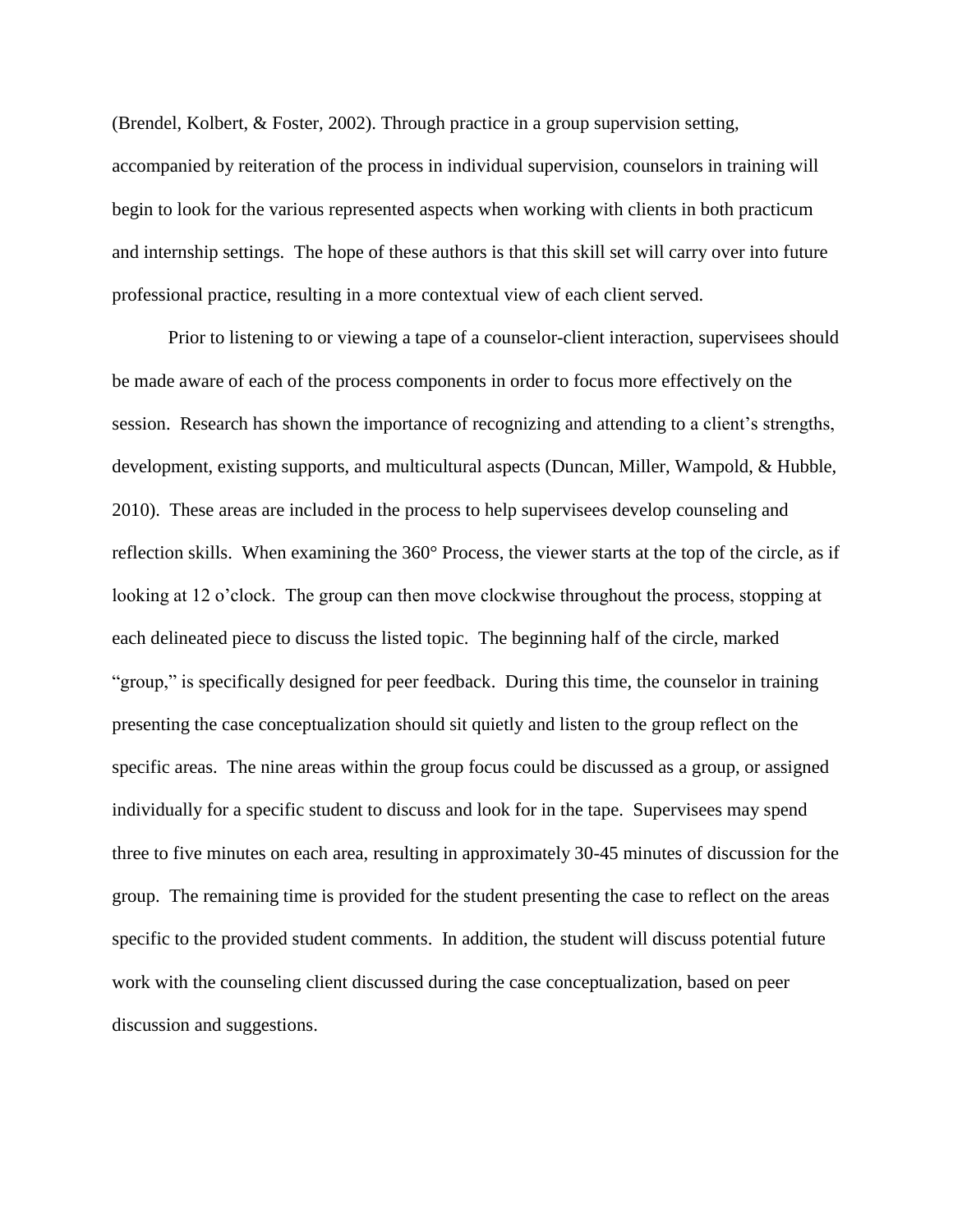

Figure 1. 360° Case Conceptualization Process.

**Group: Client focus.** Applying Bandura's (1977) theory of self-efficacy to the developmental process is performed through the use of a strengths-based design. The group begins by speaking about client strengths recognized through the video or audio tape and/or the use of a written case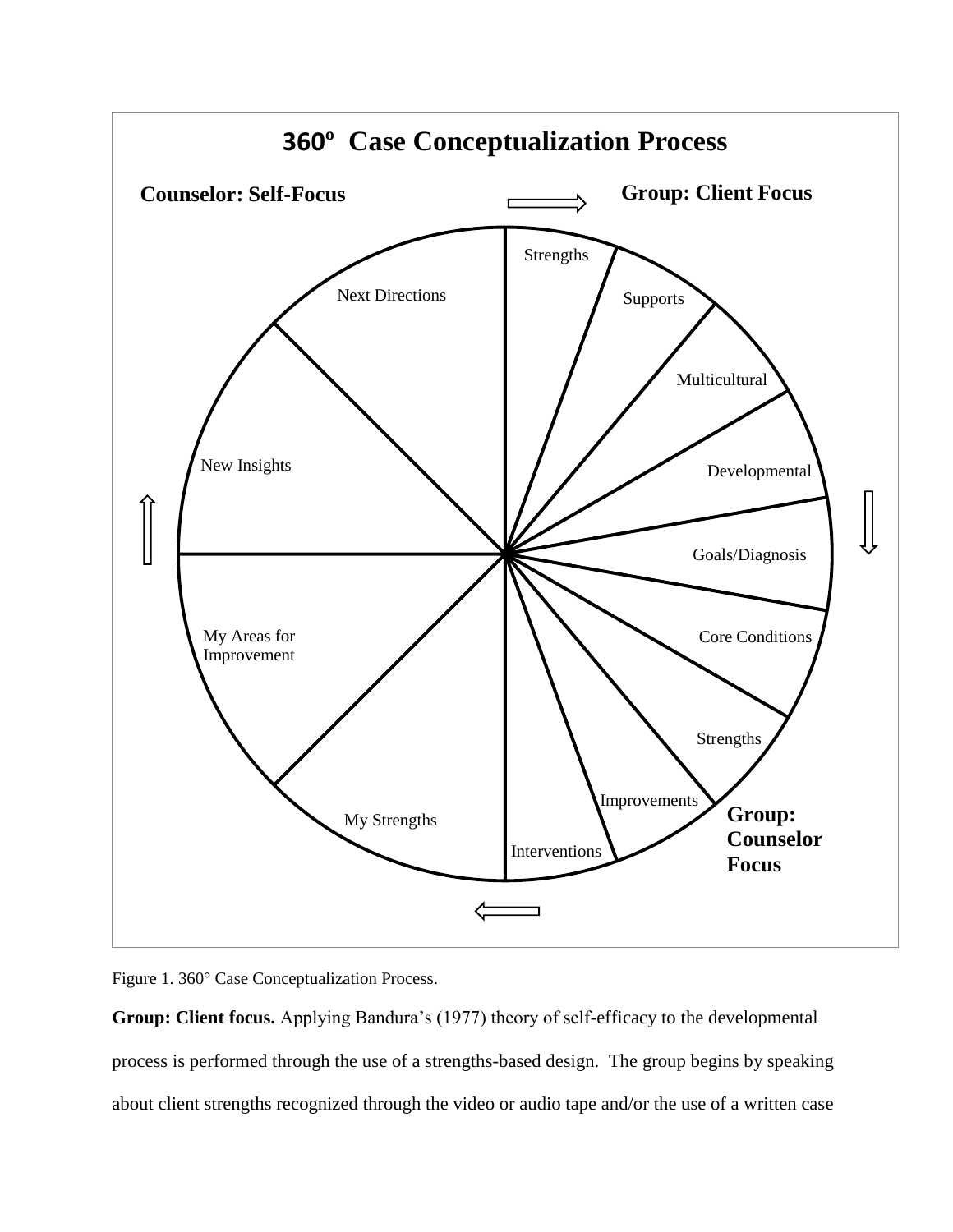conceptualization. Moving in a clockwise fashion, the group reduces pressure on the counselor in training by discussing first the client, and later, the counselor. As the group moves from the developmental area of the client into the counselor portion of the process, areas which may be recognized as more objective are discussed first. Goals of the counselor/client relationship begin this area, next the group examines core conditions used by the counselor, followed by strengths demonstrated in the session. Worthen and McNeill (1996) recognized during a study of supervisory relationships that empathy, affirmation, and the adoption of a non-judgmental stance were reported as supportive and impactful for supervisees. The counseling supervisor can encourage these qualities through modeling and suggestion throughout the beginning practice with the process. Adopting these habits early on may reduce supervisee defensiveness while increasing openness to the conceptualization dialogue (Worthen  $\&$  McNeill, 1996) for all levels of supervisees.

**Strengths.** Determining potential and visible areas of strength, including to what extent the client currently recognizes and utilizes these strengths should be described. In addition, working to discover ways for the client to recognize their strengths and use them to move towards counseling goals are also important to raise during the beginning of the conceptualization process. This method creates an opportunity for remaining conceptualization discussion to build upon client strengths.

**Supports***.* Clients may currently have areas of support in place (e.g. parents, education, church, community). The group may name these supports, inquire whether the client has additional supports or how to assist the client in self-advocacy for supports or resources, and discuss how these supports may play a role in fulfilling client goals.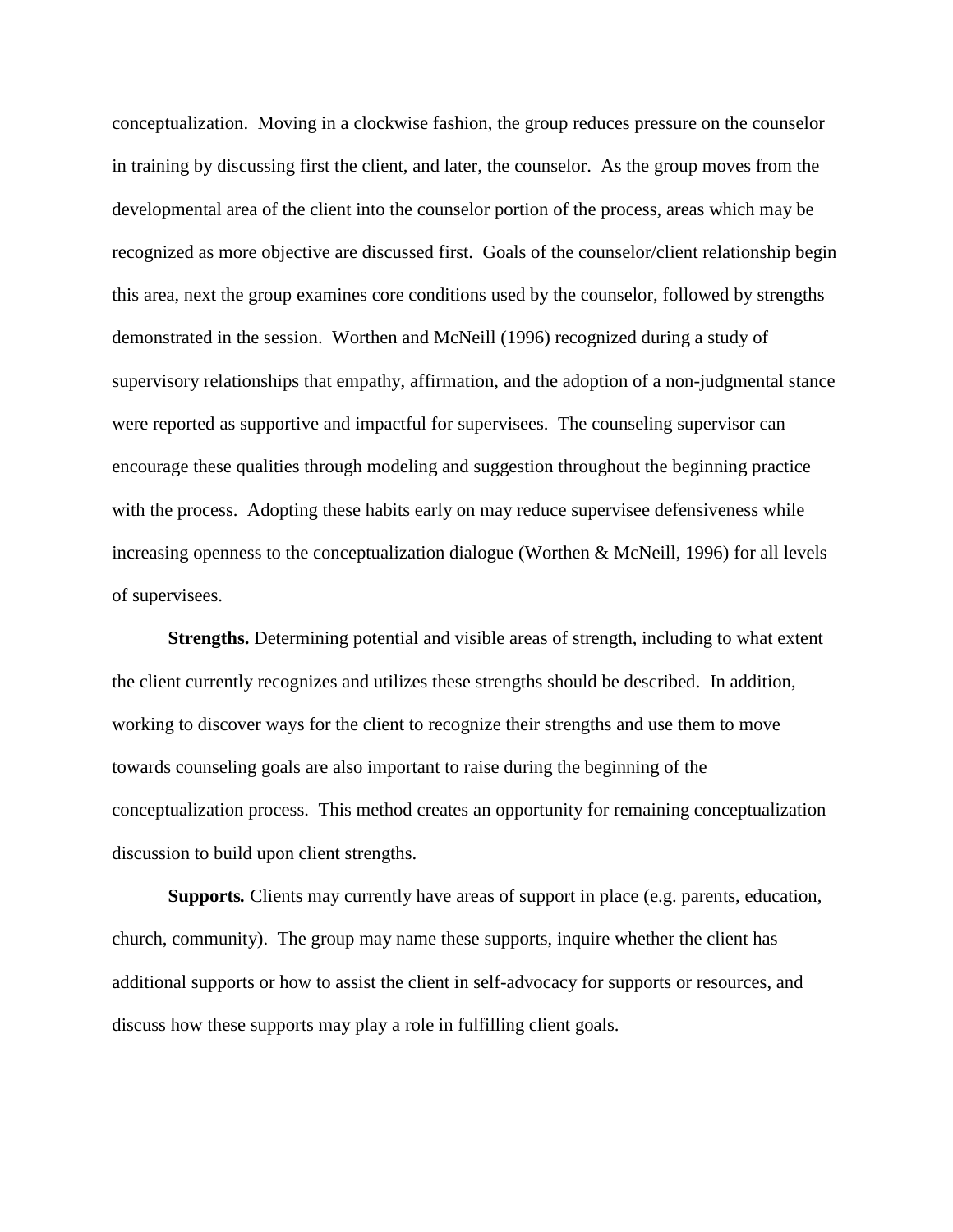**Multicultural***.* Both the American Psychological Association (APA Competency 2.01b; 2017) and Multicultural Counseling Competencies (Sue, Arredondo, & McDavis, 1992) outline the need for counselors at all stages to be aware of, and fluent in, cultural dynamics. Section F.2.b of the American Counseling Association's (ACA; 2014) *ACA Code of Ethics* states, "supervisors are aware of and address the role of multiculturalism/diversity in the supervisory relationship" (p.13); section F.7.c similarly reflects the need for supervisors to incorporate multicultural material into "all courses and workshops" (p.14). Counselors in training practicing reflection on culture, ethnicity, religion, worldview, and sexual orientation may begin to recognize these client aspects more regularly in future work. While recognition increases, student anxiety may follow suit—particularly the anxiety of level 1 supervisees who may fear taking risks in the multicultural arena.

Taking risks involves understanding the values and beliefs of each individual student. The fear of making a mistake regarding how to handle a discussion about race, culture, sexuality, religion, or able-ness may prevent a student from creating learning experiences in these areas. Counseling supervisors can reiterate the value of working within a growth mindset during group supervision. By taking chances with evidence-based interventions, supervisees can increase their multicultural competence while learning the intricacies associated with these difficult discussions from their peers. The interplay of increasing knowledge and awareness of multicultural aspects with the dialogue and reflection of the contextual aspect of culture is an important skill set for counselor development (Collins, Arthur, & Wong-Wylie, 2010).

Various multicultural aspects should be named and discussed by the group during this portion of the process. Socioeconomic status, able-ness, race, ethnicity, religious beliefs, gender, and sexual orientation may all impact the client in myriad ways (Chung & Bemak,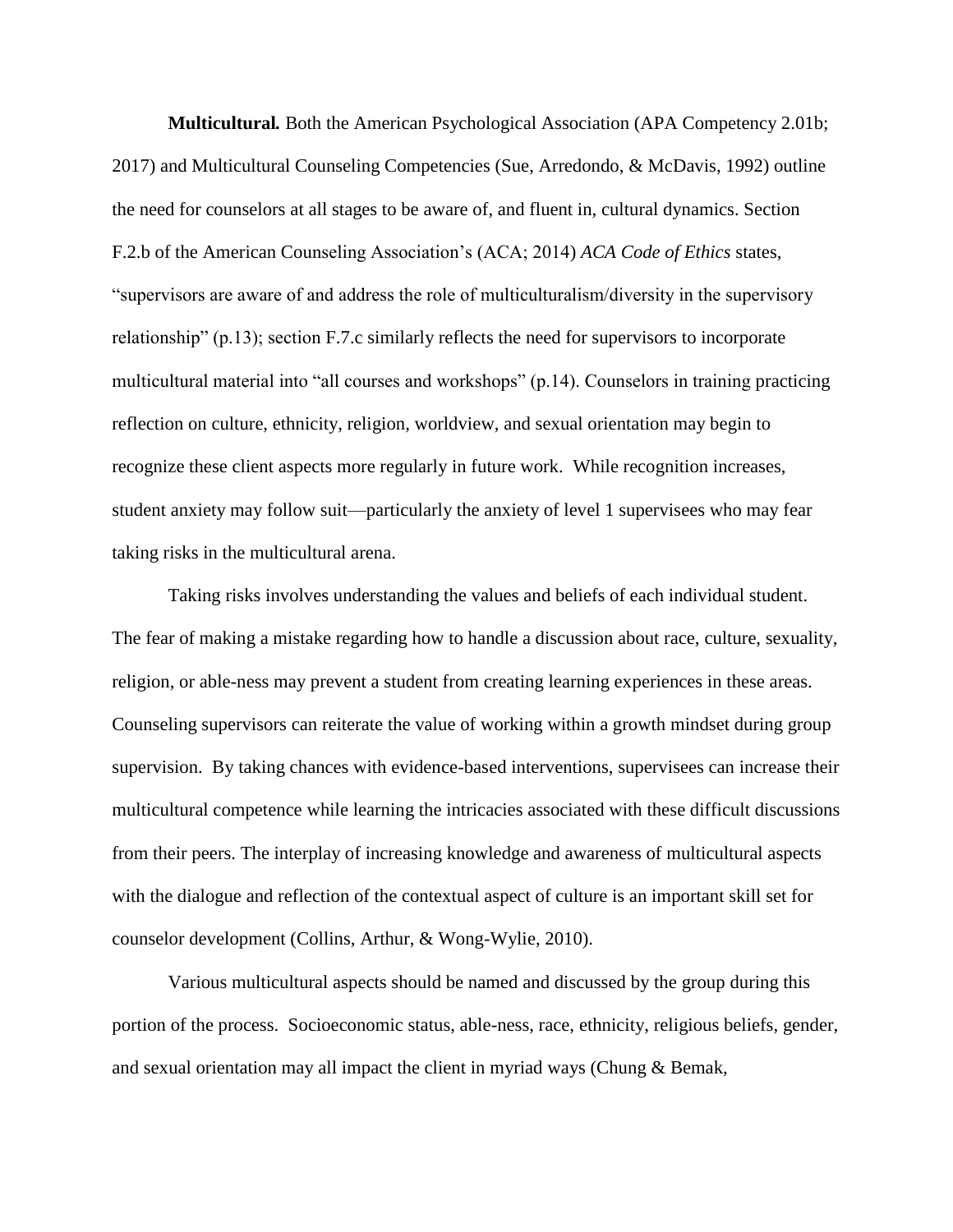2012). Raising differences and inquiring to how these aspects were considered in the counseling relationship are imperative to culturally competent practice. The students can reflect on the individual differences and similarities of the student counselor as compared to the client, allowing for inclusion of cultural identity and its impact on client work as well as adhering to the individual differences domain of the IDM (Stoltenberg & McNeill, 2010). Additionally, open and frank dialogue concerning any issues of privilege, prejudice, bias or countertransference should become a natural method for examining and increasing ethical and competent practice (Chung & Bemak, 2012).

**Developmental***.* The potential developmental level of the client should be considered, using one theoretical perspective each week to encourage theoretical use for counselors in training without feeling overwhelming. Examining current levels of development, future levels, and whether the client seems to be meeting developmental goals according to their individual values is another important facet of client conceptualization. Discussing various developmental theories and their application to the client will expand counselor in training thinking regarding development as normative (Juntunen, 2002), while increasing both knowledge and comfort level in exploring future clients' developmental needs.

**Goals/Diagnosis.** The goals/diagnosis portion of the conceptualization process is intentionally positioned between the client and the counselor foci. The group will begin speaking about the client's goals for counseling, followed by the counselor in training's goals for the session, as they relate to the counselor's chosen theoretical orientation (relating to the theoretical orientation domain of the IDM; Stoltenberg & McNeill, 2010). Disparities between whether these goals are being met and whether counselor values seem to be imposed should be discussed. Assessments used and those which may be beneficial to the client are covered in this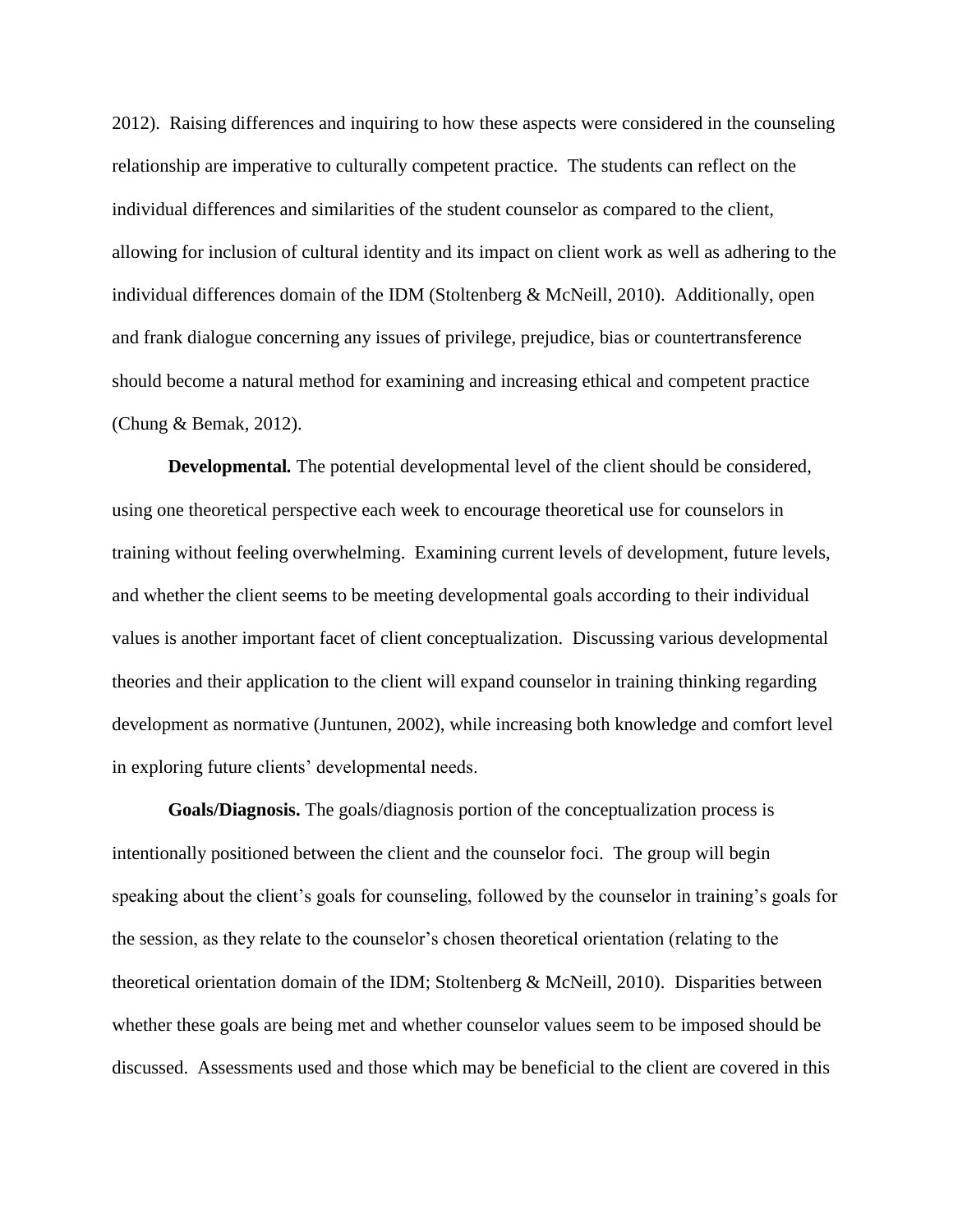section, adhering to the assessment techniques domain from the IDM (Stoltenberg & McNeill, 2010). In addition, the group may list areas of strength and thoughts for future direction as well as possible additions to or alterations of the diagnosis in order to meet client goals during this portion of the conceptualization process, and adhere to the treatment plans and goals domain of the IDM (Stoltenberg & McNeill, 2010). Evidence based intervention strategies relevant to the diagnosis should be encouraged during this portion of the discussion. It is important to note that not all clients will meet the criteria for a diagnosis, so relying more heavily on the strengths and wellness focus of the 360° Process may be more appropriate during those conceptualizations.

## **Group: Counselor focus**

**Core Conditions***.* Carl Rogers reflected on three core conditions which were both sufficient and necessary for individual growth: Unconditional positive regard, empathic understanding, and counselor congruence (Nystul, 2011). Determining whether these conditions, and other microcounseling skills, were reflected during the tape can be discussed by the group. This reflection assists level 1 counselors in training to better understand how others view them and may provide insight into how to further demonstrate these areas to clients. Level 2 supervisees may expand this area to include additional common factors, such as: therapeutic alliance, extratherapeutic factors, and the use of models and techniques (Duncan, Miller, Wampold, & Hubble, 2010).

**Strengths.** Strengths of the relationship, microcounseling skills, body language, intervention choices, and other techniques are discussed during this portion of the process. While level 1 supervisees may express a strong desire to grow in technique and practice, some may fear their tapes do not represent the best or correct intervention choices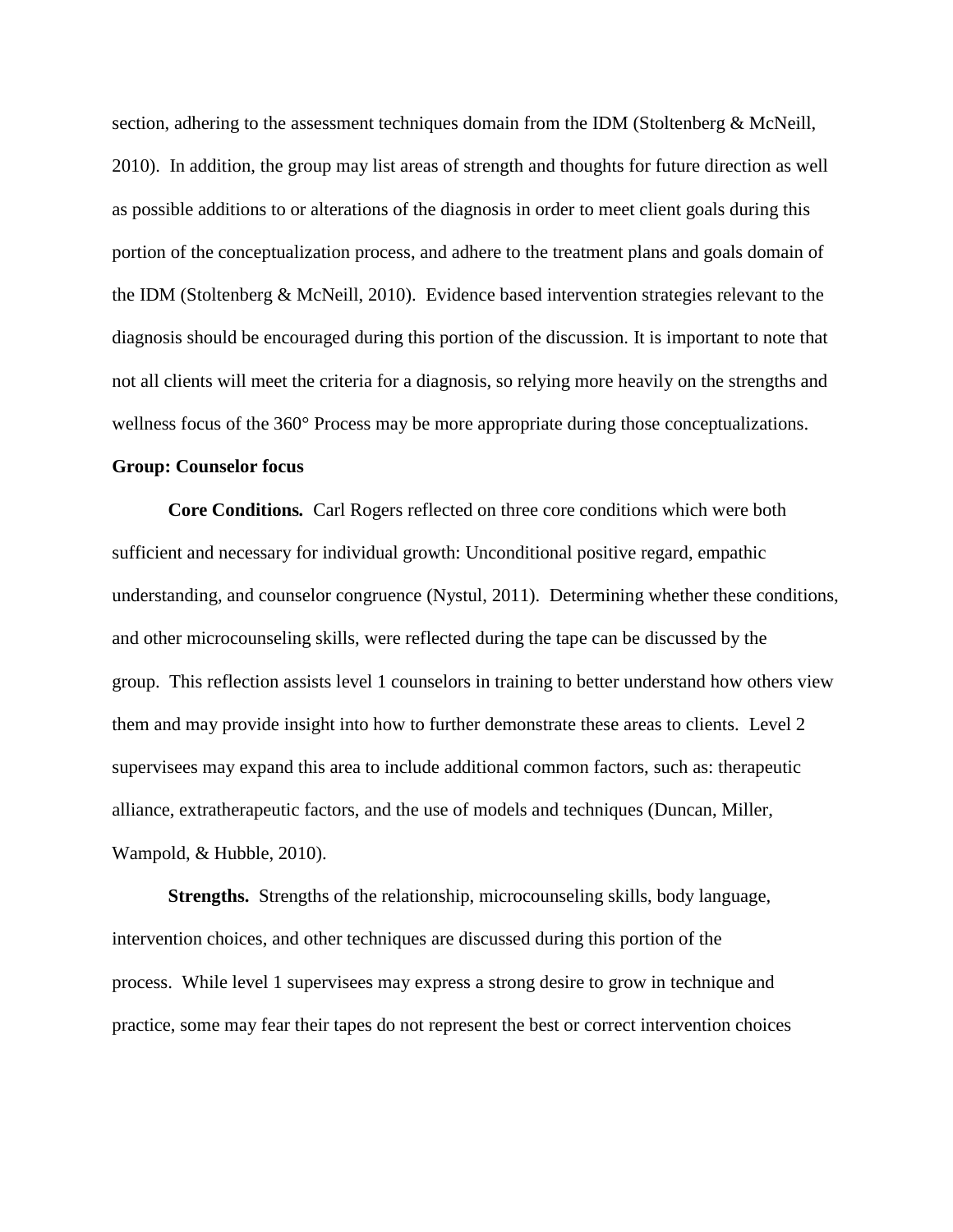(Stoltenberg & McNeill, 2010). Incorporating counselor strengths in the dialogue is an important way to ease anxiety which may accompany the sharing of counseling sessions.

**Improvements***.* Feedback provided during this portion of the process should reflect the developmental level of the supervisee group, support for the counselor in training, and constructivism (Gazzola & Theriault, 2007). Counselor progress should be recognized during this time, and improvements should be phrased in form of a question. For example, "I wonder what would happen if, during your next session with this client, you…?" This provides the supervisee with an opportunity to reflect whether each suggestion fits with the values of the client as well as the overall counseling goals, rather than a statement which may come across in a judgmental manner. Each conceptualization should provide two or three areas for suggested improvement. Reminding the group of the growth mindset philosophy will also help formulate constructive feedback for the supervisee.

**Interventions.** This section focuses on the intervention skills competence domain from the IDM (Stoltenberg & McNeill, 2010). Suggestions for future intervention strategies should create a teamwork atmosphere. Fostering ideas for further sessions through problem solving, adhering to counseling goals and client values, and brainstorming for creative and practical ideas may assist the group in increased participation towards assisting their peers (Campbell, 2006). Additional group supervision meetings should include follow-up questions for each supervisee regarding the success of new intervention strategies. This increases accountability and provides insight into potentially successful strategies for use with other supervisees' clients.

# **Counselor: Self-focus**

This portion of the process allows the individual supervisee an opportunity to reflect on peer group comments made during the first half of the conceptualization regarding the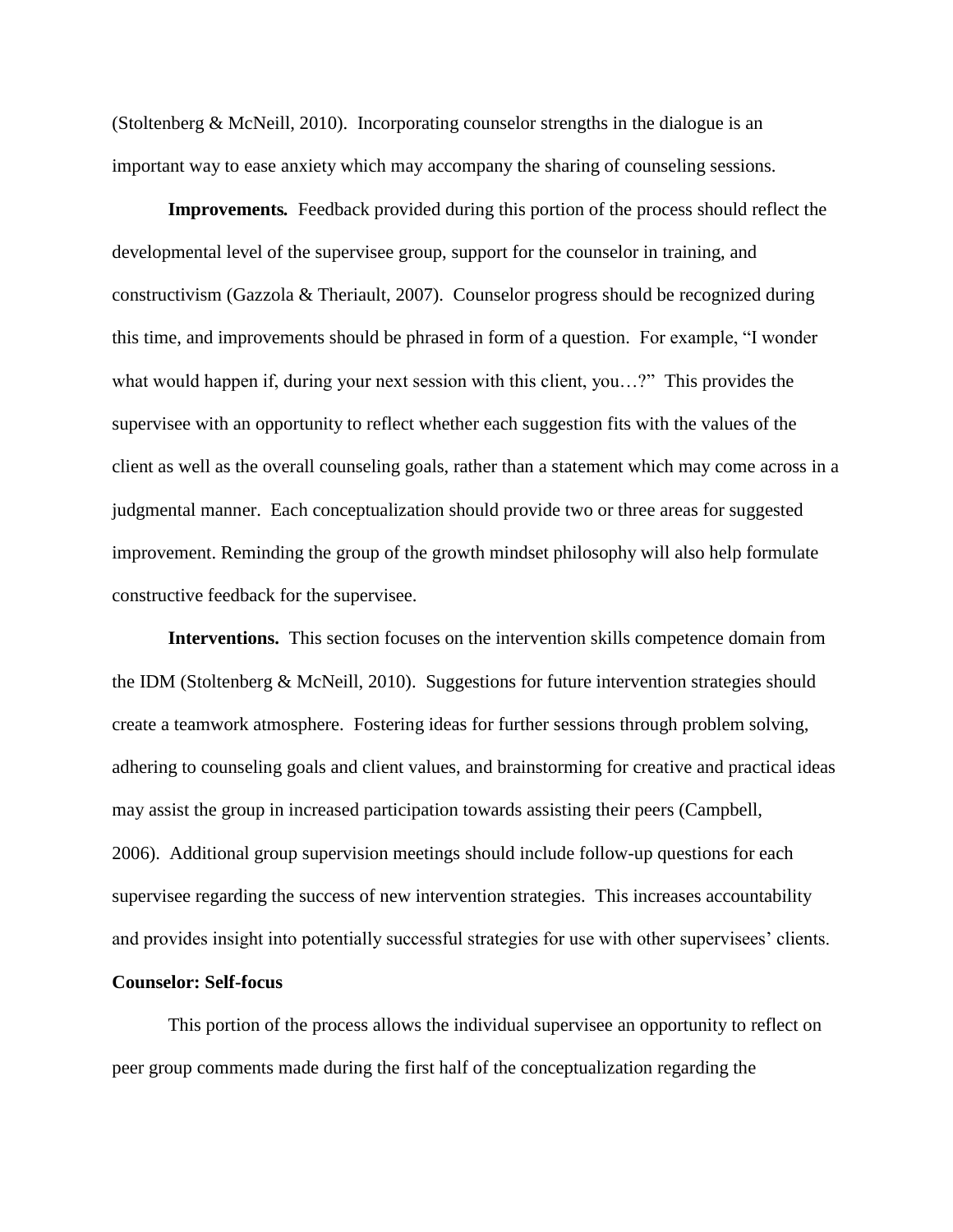counseling session. The reflection should be voiced to the group as the supervisee discusses current strengths, areas for improvement, new insights, and the next direction they will take with their client. Level 1 supervisees may find it beneficial to begin verbal visualization of the counseling process as they form schemata regarding the various aspects present in professional counseling (Stoltenberg & McNeill, 2010). Level 2 supervisees may benefit from integrating additional information from the group which adds to the simple examination from the point of view of their client, and begin to recognize the multi-faceted approach necessary for true case conceptualization (Stoltenberg & McNeill, 2010). Supervisees at either level can reflect on this process with the philosophy of a growth mindset versus a fixed mindset, allowing them more insight and opportunities for improvement.

**My Strengths***.* Supervisee discussion of personal strengths may become a strong indicator for supervisors regarding developmental level of the student. Supervisees should be encouraged to voice personal strengths to the group, varying the reflection of strengths with each viewed session as well as with increased development.

**My Areas for Improvement***.* Level 1 supervisees may demonstrate an increased desire to improve their counseling knowledge and skill set. Assisting these counselors in training in focusing areas for improvement into two or three concrete areas will provide them with the opportunity to be successful in their growth. Challenging their stated areas with comments such as, "Specifically, how will you improve upon that in your next session with this client?" creates an opportunity to visualize and strategize for future work. Level 2 supervisees should be encouraged to offer multiple alternatives to ways they can improve, in an effort to increase their autonomy as a counselor, as well as be "challenged to provide their rationales" behind their thought processes (Stoltenberg & McNeill, 2010; p. 103).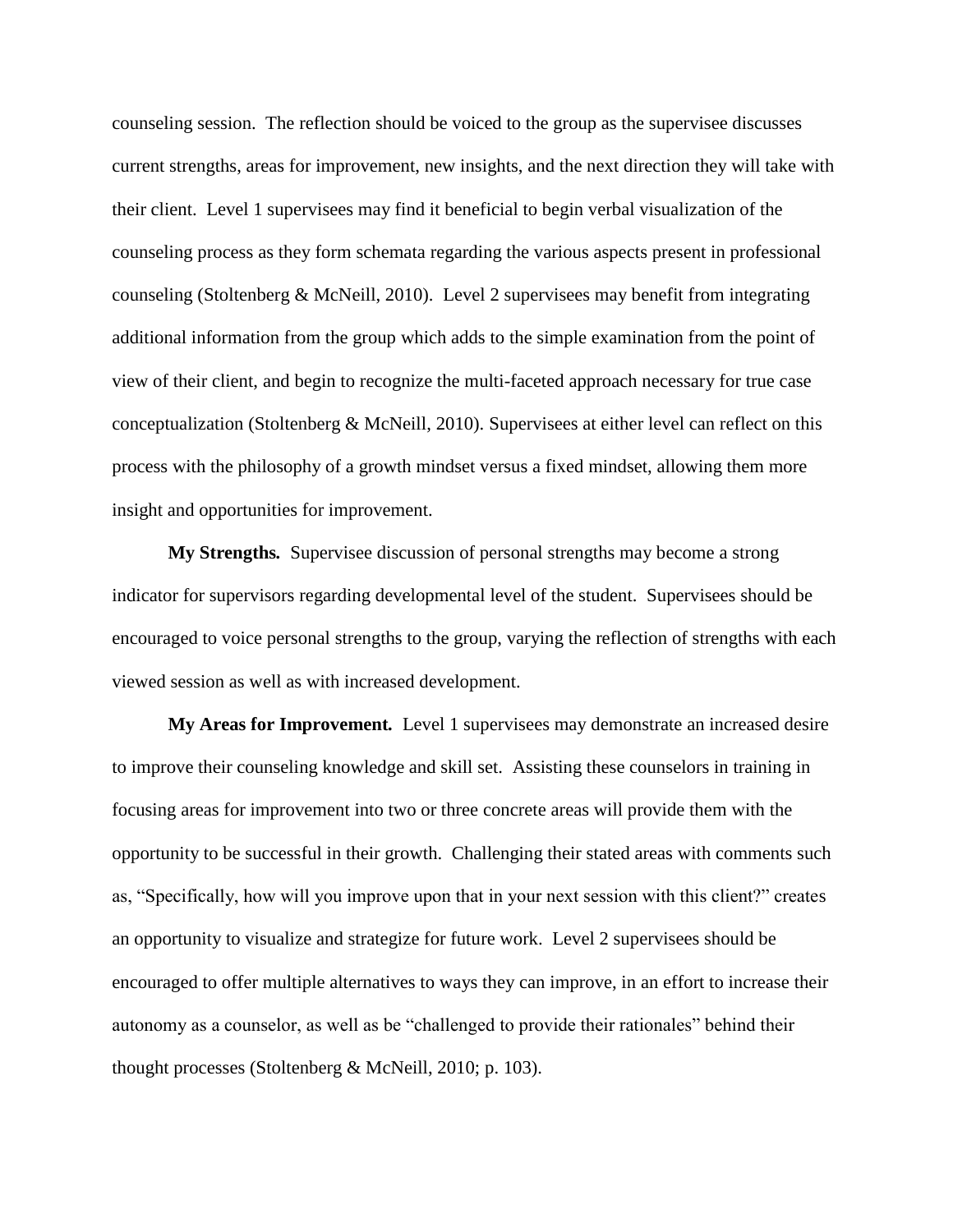**New Insights***.* Counselors in training should be encouraged to discuss new insights regarding their work as a counselor, their progress, and risk-taking attempts in addition to reflecting on novel ideas presented during the conceptualization process regarding their client. Self-awareness is an integral part of professional growth, as is the ability to integrate multiple sources of information regarding counseling clients. Additionally, this portion provides positive feedback to peers who offered suggestions and new methods for conceptualizing clients. Following a full case conceptualization which utilizes the presented process, the supervisee may experience increased confidence and bolstered self-efficacy regarding their ability to work with the specific client (Barnes, 2004).

**Next Directions***.* Assessing counselor development and self-efficacy may be performed through the supervisee reflection on future directions with the client. New choices for interventions and integration of multiple theoretical perspectives should be encouraged as developmentally appropriate, to encourage counselors in training to challenge and improve their current work. Following up with supervisees during group supervision regarding which direction was taken and the efficacy of the intervention strategy can provide fodder for additional discussion as well as encouraging peers to adopt new strategies and directions with their counseling clients.

## **Implications for Counselor Training**

The ethical obligation undergirding counselor preparation programs to make a concerted effort to ensure counselors' in training future quality clinical practice is a major task (Lamadue & Duffey, 1999), albeit a necessary one (ACES, 2011; CACREP, 2009). Research has demonstrated how aspects such as differences in personality style can affect a supervisory relationship (Bernard, Clingerman, & Gilbride, 2011; Bernard & Goodyear, 2009; Hein, Lawson, & Rodriguez, 2011). The proposed conceptualization process has the potential to mediate such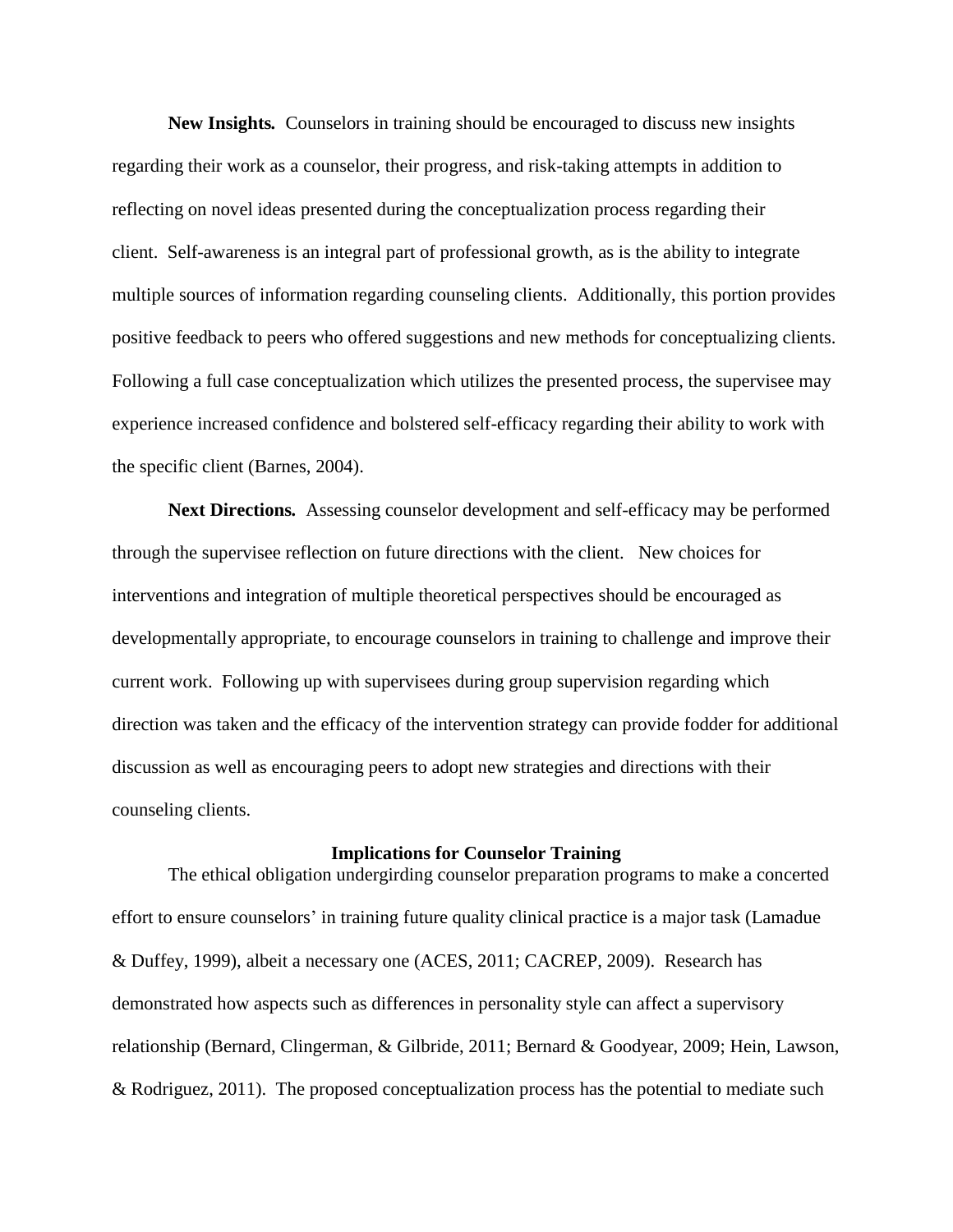effects by integrating peer perspectives and personality types in the training and development of Master's and doctoral level supervisees through reflective practice and utilizing the growth mindset. In this way, peers may encourage others to reflect on ways personality styles may impact the counseling relationship, with the group recognizing verbal and non-verbal behaviors present in the video tape. In addition, the inclusion of growth mindsets may assist counselors' in training with a more constructive way of incorporating potentially difficult feedback into their development. Issues may be reduced by increasing supervisee willingness to incorporate feedback, while challenging their current practice (Hein, Lawson, & Rodriguez, 2011), and utilize self-reflection. All of these skills are goals of this process and align with what Norem, Magnuson, Wilcoxon and Arbel (2006) pointed to as qualities of excellent supervisees- commitment to professional growth, commitment to excellence in future counseling practice, exceeding program requirements, and proactivity in development of self as a counseling professional.

Glosoff and Durham (2010) cited the critical nature of supervisor assessment regarding supervisee effectiveness in integrating multiple perspectives. Observing supervisee participation in the case conceptualization process will allow the supervisor a broader perspective regarding the ability of each supervisee to recognize additional perspectives and integrate them into future counseling work. As developmental levels shift, an opportunity exists for supervisees to gain insight and awareness from peers who may be developmentally farther ahead. Students with more experience may take risks, incorporate novel interventions, or help their peers increase knowledge or confidence in their counseling practice.

Creating an environment for supervisee development includes the earlier stages of skill building, to the more complex activity of reflective practice (Collins, Arthur, & Wong-Wylie,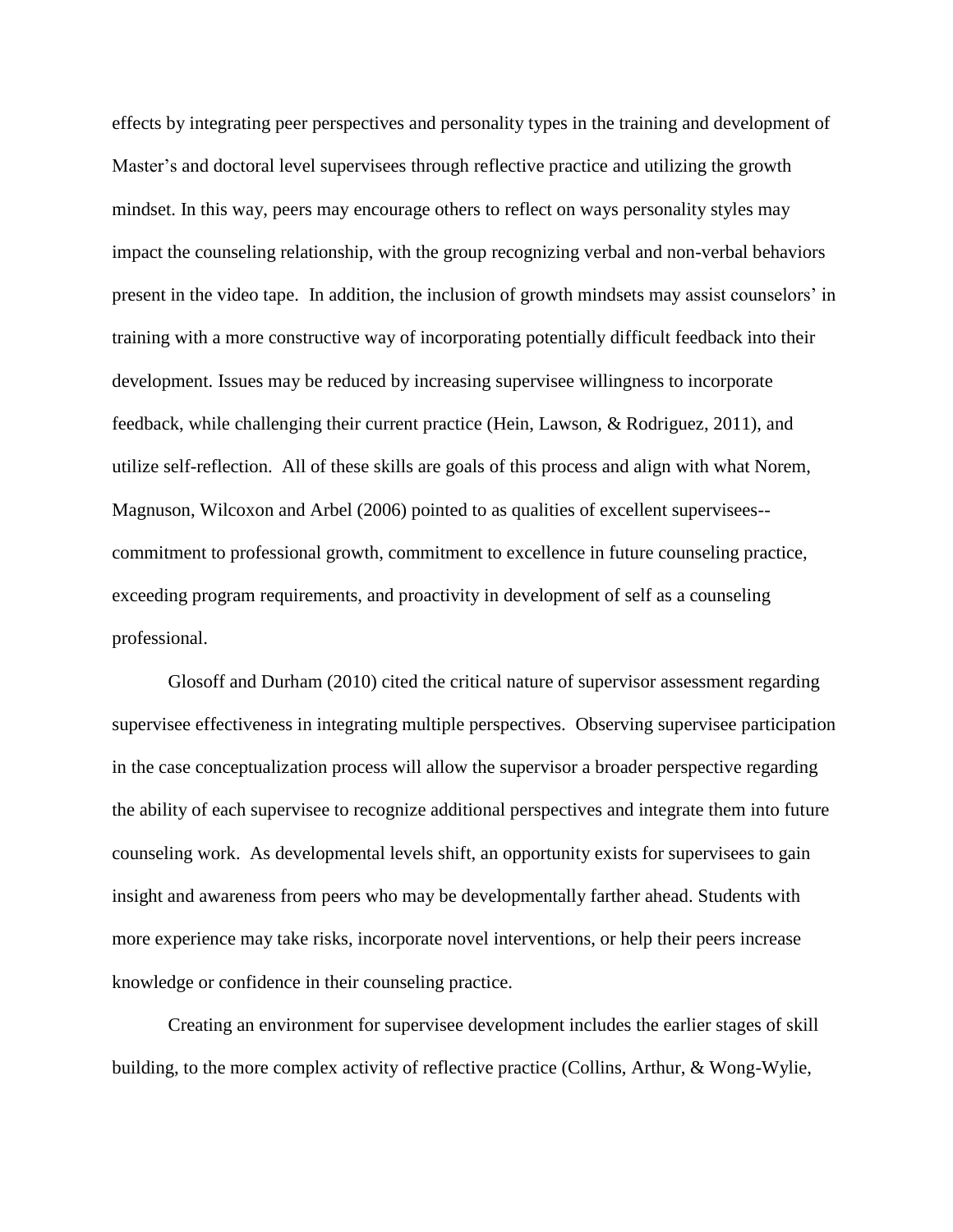2010; Furr & Carroll, 2003; Goodyear, 2014). Peer feedback regarding the listening to or viewing of counseling sessions provides valuable feedback from multiple sources (Goodyear, 2014). Student reflection on received feedback promotes personal change and growth in future counseling sessions. The structure of the process mimics the consultation process--an activity which early counseling professionals may not take advantage of due to fear of appearing less knowledgeable in the field. Increasing levels of comfort with consultation practice may move supervisees through developmental levels towards a more complex conceptualization process. Providing opportunities for each student to reflect on the work of their peers, as well as on their individual work with clients, helps in the development of reflective skills for future work in the field.

Open conversation regarding areas for improving the counseling relationship is encouraged in an effort to provide challenge for the counselor in training. The counselor in training then has the opportunity to reflect on the multiple perspectives offered, synthesizing the information and beginning to think about their own practice and future directions with the client. Counselor in training self-efficacy has the potential for growth due to the expression of peer opinions. Each member has the opportunity to describe their perspective as well as have their perspective valued by the group (Gazzola & Theriault, 2007). Additionally, in a qualitative study by Gazzola and Theriault (2007), it was found that supervisees who determined feedback was critical and unsupportive felt "deflated" (p. 236), particularly when their own progress and strengths went unnoticed (2007). Whereas, Stoltenberg and Delworth (1987) discovered that an optimal approach for feedback requires the discussion of strengths before any corrective feedback is communicated. The strengths-based focus of this process strives to meet the need for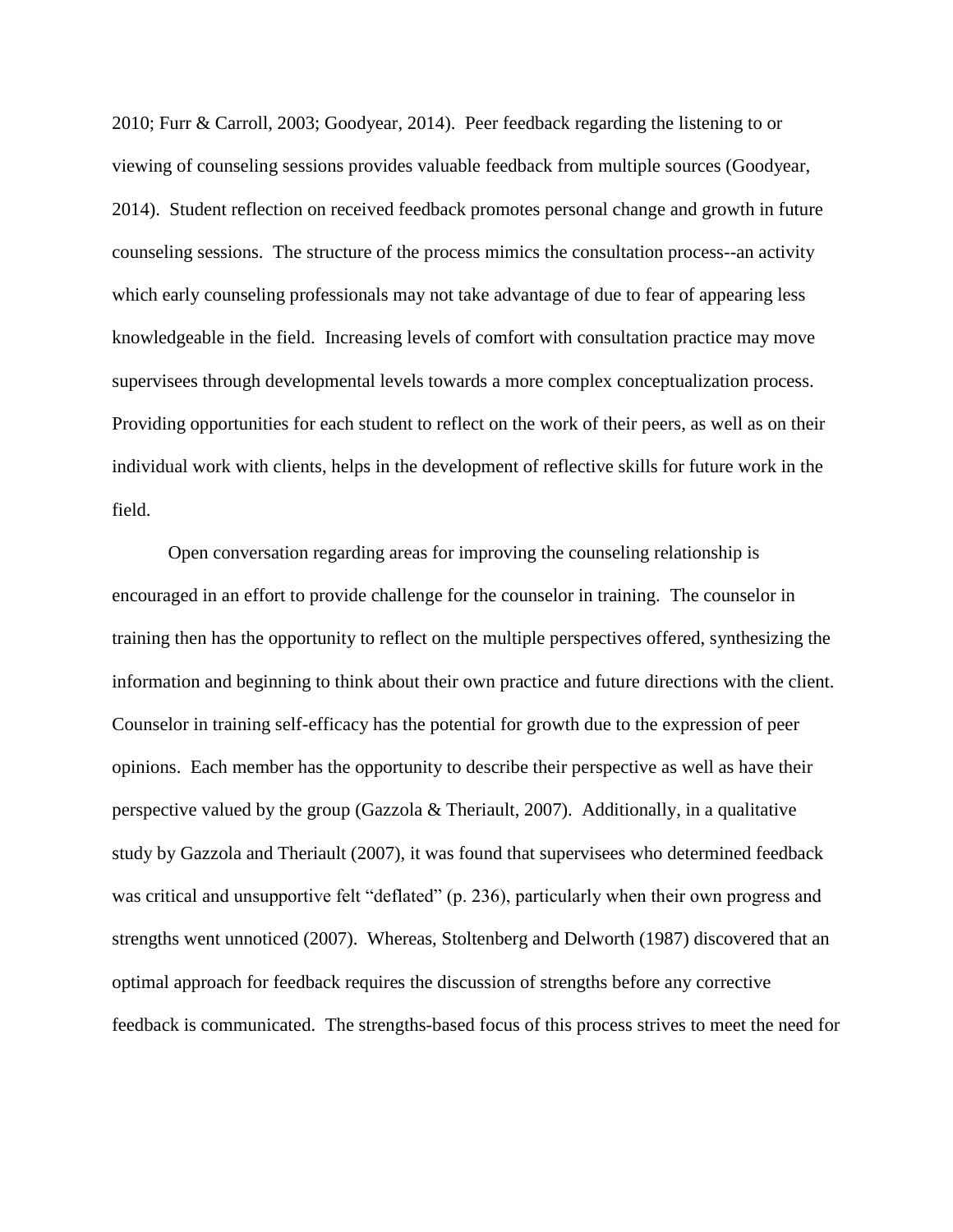recognition of strengths and progress through continued use of both the group format as well as the process itself.

The 360° Process offers supervisors a method to use within group supervision sessions. The process provides a structure which synthesizes the most important aspects of supervision related to a counselor in training's growth and development. Incorporating development levels, reflective teaming, and designated times devoted to the counselor and the client within the group supervision format is not new to the supervision field; however, combining these practices into one process creates an approach which is provided as a concrete visual tool. This visual tool encourages the group to discuss various interventions and theoretical perspectives, while incorporating strengths of both the client and counselor in training.

In their 2005 article*,* Fernando and Hulse-Killacky (2005) noted, "...effective supervision is not always the most satisfying supervision, because the hard work that accompanies learning may not always be experienced as the most satisfying" (p. 302). The importance of creating a group supervision environment which emphasizes strengths while encouraging counselors in training to try new interventions or theoretical perspectives can be a critical aspect in counselor development (Stoltenberg & McNeill, 2010). Dweck's mindsets (2006) lend themselves very well to the group supervision process. Instructors can train supervisees in reframing reflections, thoughts, and ideas into a growth mindset philosophy.

The goals for this process are many, yet achievable. Increasing self-efficacy, reflective practice, appropriate risk-taking, and multicultural awareness are integral skills for developing counselors. The integration of multiple perspectives helps balance challenge with support while creating a pattern of conceptualization which will hopefully be carried into their work with future clients. Opportunities to address both the counselor's personal development (including strengths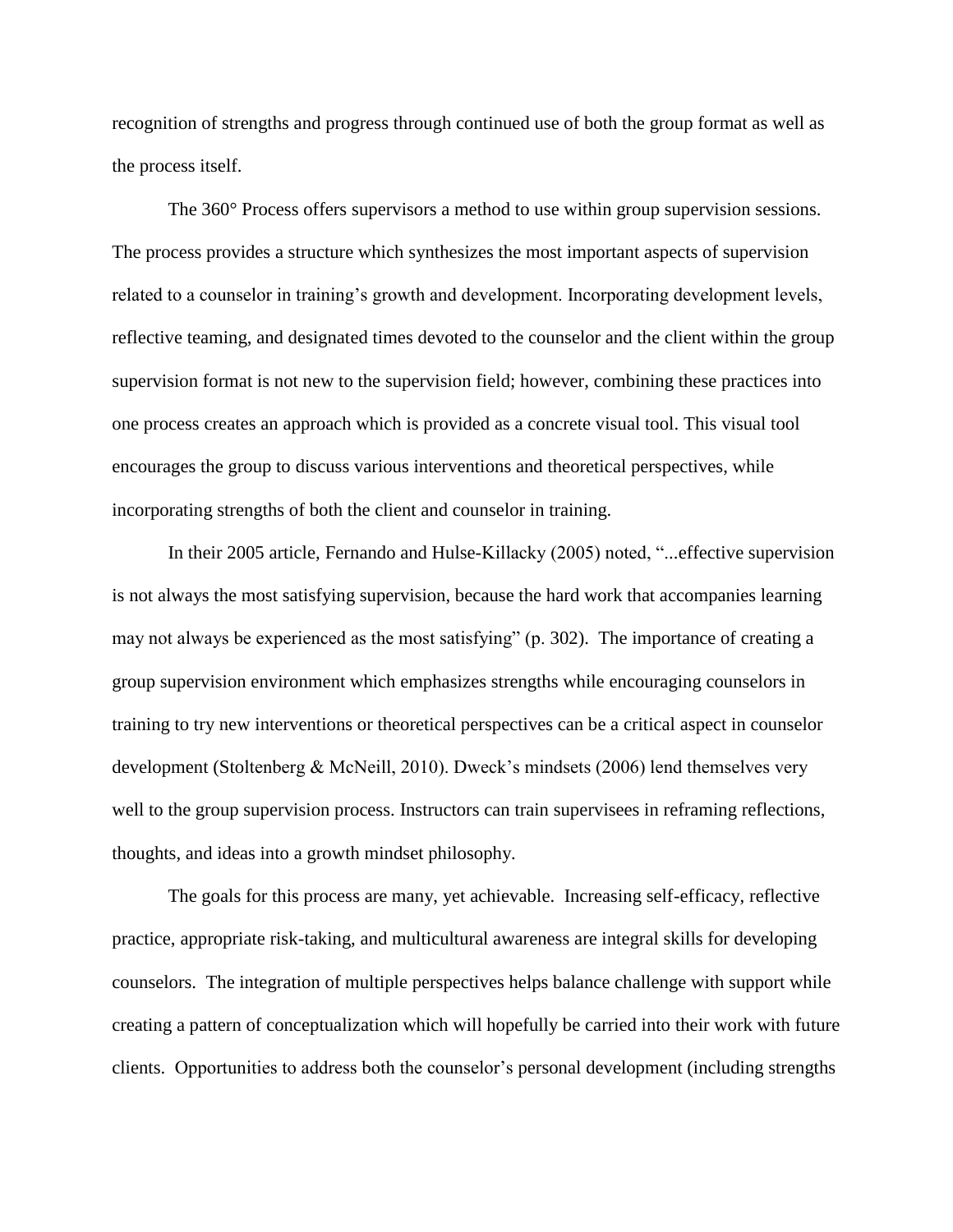and areas for learning) as well as a focus on the client's presenting problems and intervention needs, help to create a holistic process that aligns with the Association for Counseling Education and Supervision best practice guidelines (ACES, 2011) and one, we hope other supervisors find effective.

References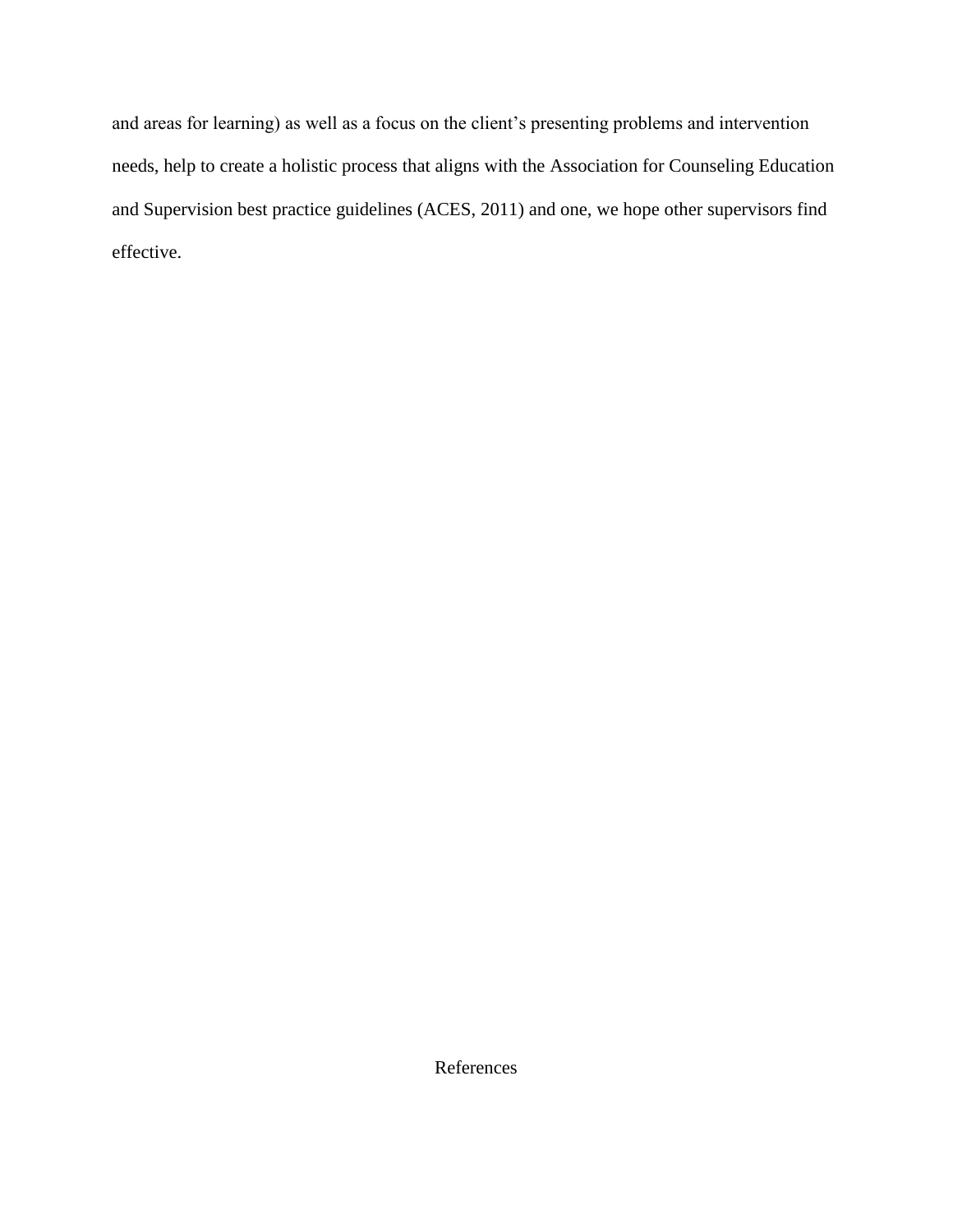American Counseling Association. (2014). *ACA Code of Ethics.* Alexandria, VA: Author.

- American Psychological Association. (2017). *Ethical principles of psychologists and code of conduct.* Retrieved from http://www.apa.org/ethics/code/
- Andersen, T. (1987). The reflecting team: Dialogue and meta-dialogue in clinical work. *Family Process, 26*, 415-428. doi: 10.1111/j.1545-5300.1987.00415.x
- Association for Counselor Education and Supervision, (2011). Best practices in supervision. Retrieved from: http://www.acesonline.net/resources/
- Bandura, A. (1977) Self-efficacy: Toward a unifying theory of behavioral change. *Psychological Review, 84,* 191-215.
- Barnes, K. L. (2004). Applying self-efficacy theory to counselor training and supervision: A comparison of two approaches. *Counselor Education & Supervision, 44*, 56-69. doi: 10.1002/j.1556-6978.2004.tb01860.x
- Bernard, J. M., Clingerman, T. L., & Gilbride, D. D. (2011). Personality type and clinical supervision interventions. *Counselor Education & Supervision, 50*, 154-170. doi: 10.1002/j.1556-6978.2011.tb00117.x
- Bernard, J. M., & Goodyear, R. K. (2009). *Fundamentals of clinical supervision* (4th ed.). Upper Saddle River, N.J.:Pearson
- Brendel, J. M., Kolbert, J. B., & Foster, V. A. (2002). Promoting student cognitive development. *Journal of Adult Development, 9*, 217-227. doi: 10.1023/A:1016056227344
- Campbell, J. M. (2006). *Essentials of clinical supervision.* Hoboken, New Jersey: John Wiley & Sons, Inc.
- Chang, J. (2010). The reflecting team: A training model for family counselors. *The Family Journal: Counseling and Therapy for Couple and Families, 18*, 36-44. doi: 10.1177/1066480709357731
- Chung, R. C., & Bemak, F. P. (2012). *Social justice counseling: The next steps beyond multiculturalism.* Thousand Oaks, CA: Sage.
- Collins, S., Arthur, N., & Wong-Wylie, G. (2010). Enhancing reflective practice in multicultural counseling through cultural auditing. *Journal of Counseling & Development, 88,*  340-347. doi: 10.1002/j.1556-6678.2010.tb00031.x
- Constantine, M. G. (2001). Multicultural training, theoretical orientation, empathy, and multicultural case conceptualization ability in counselors. *Journal of Mental Health Counseling, 23,* 357-372.
- Council for Accreditation of Counseling and Related Educational Programs. (2016). *2016 CACREP Standards*. Retrieved from: [http://www.cacrep.org/for-programs/2016-cacrep](http://www.cacrep.org/for-programs/2016-cacrep-)standards/
- Dweck, C. S. (2006). *Mindset: The new psychology of success*. New York: Ballantine.
- Duncan, B. L., Miller, S. D., Wampold, B. E., & Hubble, M. A. (2010). *The heart & soul of change: Delivering what works in therapy* (2nd ed.). Washington, D.C.: American Psychological Association.
- Dweck, C. S. (2015). Carol Dweck revisits the 'growth mindset'. *Education Week*. Retrieved from [http://www.edweek.org/ew/articles/2015/09/23/carol-dweck-revisits-the-growth](http://www.edweek.org/ew/articles/2015/09/23/carol-dweck-revisits-the-growth-)mindset.html

Fernando, D. M., & Hulse-Killacky, D. (2005). The relationship of supervisory styles to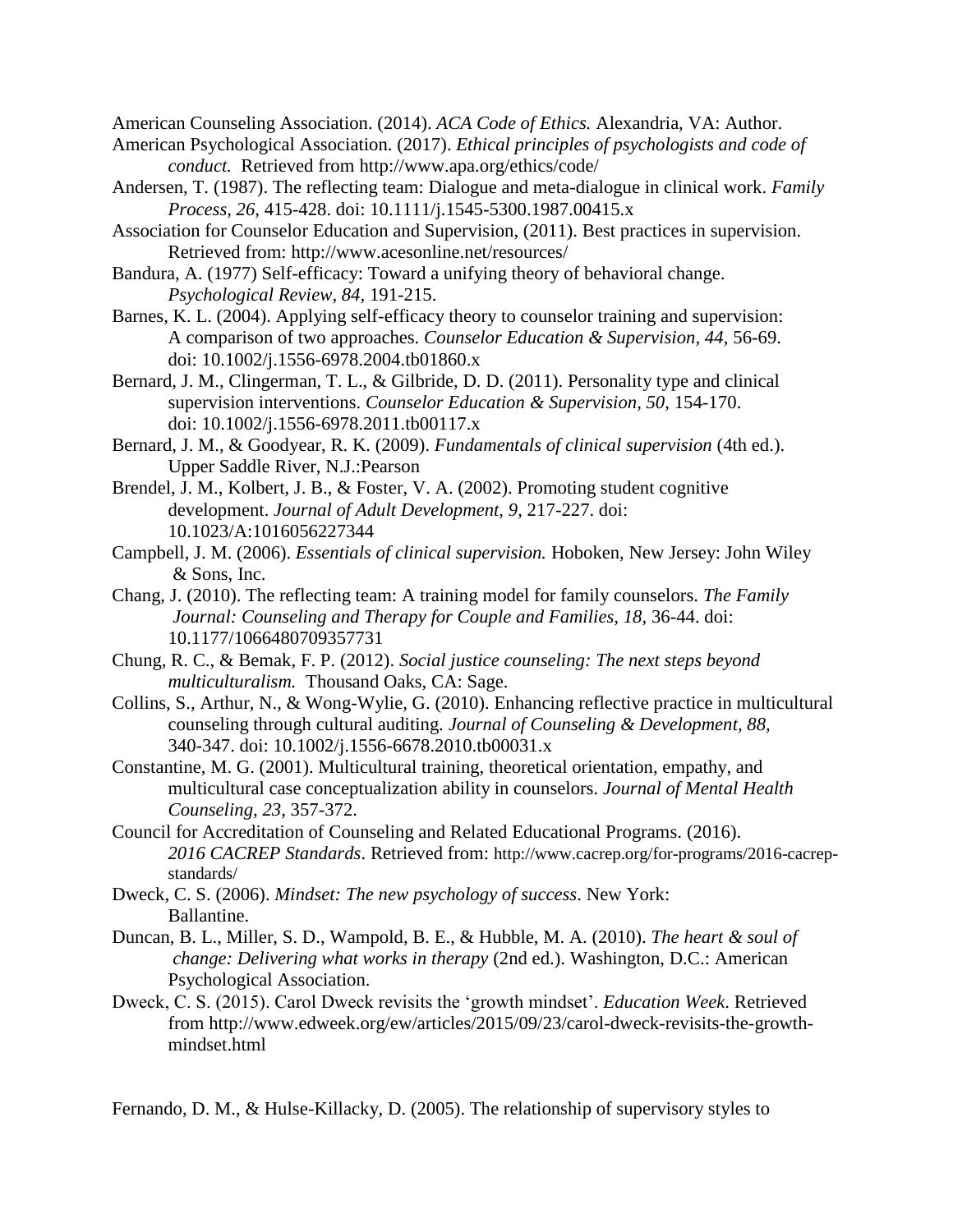satisfaction with supervision and the perceived self-efficacy of master's-level counseling students. *Counselor Education & Supervision, 44*, 293-304. doi: 10.1002/j.1556-6978.2005.tb01757.x

- Furr, S. R., & Carroll, J. J. (2003). Critical incidents in student counselor development. *Journal of Counseling & Development, 81,* 483-489. doi: 10.1002/j.1556-6678.2003.tb00275.x
- Gazzola, N., & Theriault, A. (2007). Relational themes in counselling supervision: Broadening and narrowing processes. *Canadian Journal of Counselling, 41,* 228-243.
- Glosoff, H. L., & Durham, J. C. (2010). Using supervision to prepare social justice counseling advocates. *Counselor Education & Supervision, 50,* 116-129. doi: 10.1002/j.1556-6978.2010.tb00113.x
- Goodyear, R. K. (2014). Supervision as pedagogy: Attending to its essential instructional and learning processes. *The Clinical Supervisor, 33,* 82-99. doi: 10.1080/07325223.2014.918914
- Hein, S. F., Lawson, G., & Rodriguez, C. P. (2011). Supervisee incompatibility and its influence on triadic supervision: An examination of doctoral student supervisors' perspectives. *Counselor Education & Supervision, 50,* 422-436. doi: 10.1002/j.1556-6978.2011.tb01925.x
- Juntunen, C. L (2002). Development, developmental concerns, and counseling. In C. L. Juntunen & D. R. Atkinson (Eds.), *Counseling across the lifespan: Prevention and treatment* (pp.23-35). Thousand Oaks: Sage Publications.
- Lamadue, C. H., & Duffey, T. H. (1999). The role of graduate programs as gatekeepers: A model for evaluating student counselor competence. *Counselor Education & Supervision, 39,* 101-100.
- Li, C. S., Eckstein, D., Serres, S., & Lin, Y. (2008). Six Thinking Hats for Group Supervision with counselor interns. *Journal of Humanities and Social Sciences*, *2*(2), 1-8.
- Murdock, N. L. (1991). Case conceptualization: Applying theory to individuals. *Counselor Education & Supervision, 30*, 355-365.
- Norem, K., Magnuson, S., Wilcoxon, S., & Arbel, O. (2006). Supervisees' contributions to stellar supervision outcomes. *Journal of Professional Counseling: Practice, Theory, and Research, 34,* 33-48.
- Nystul, M. S. (2011). *Introduction to counseling: An art and science perspective* (4th ed.). Upper Saddle River, NJ: Pearson.
- Stoltenberg, C. D. & Delworth, U. (1987). *Supervising counselors and therapists.* San Francisco: Jossey-Bass. In Stoltenberg, C. D., & McNeill, B. W. (2010). *IDM supervision: An Integrative developmental model for supervising counselors and therapists* (3rd ed.). New York: Routledge.
- Stoltenberg, C. D., & McNeill, B. W. (2010). *IDM supervision: An Integrative developmental model for supervising counselors and therapists* (3rd ed.). New York: Routledge.
- Sue, D. W., Arredondo, P., & McDavis, R. J. (1992). Multicultural counseling competencies and standards: A call to the profession. *Journal of Counseling and Development, 70,* 477-483. doi: 10.1002/j.1556-6676.1992.tb01642.x
- Welfare, L. E., & Borders, L. D. (2010). The counselor cognitions questionnaire: Development and validation. *The Clinical Supervisor, 29*, 188-208. doi: 10.1080/07325223.2010.491426